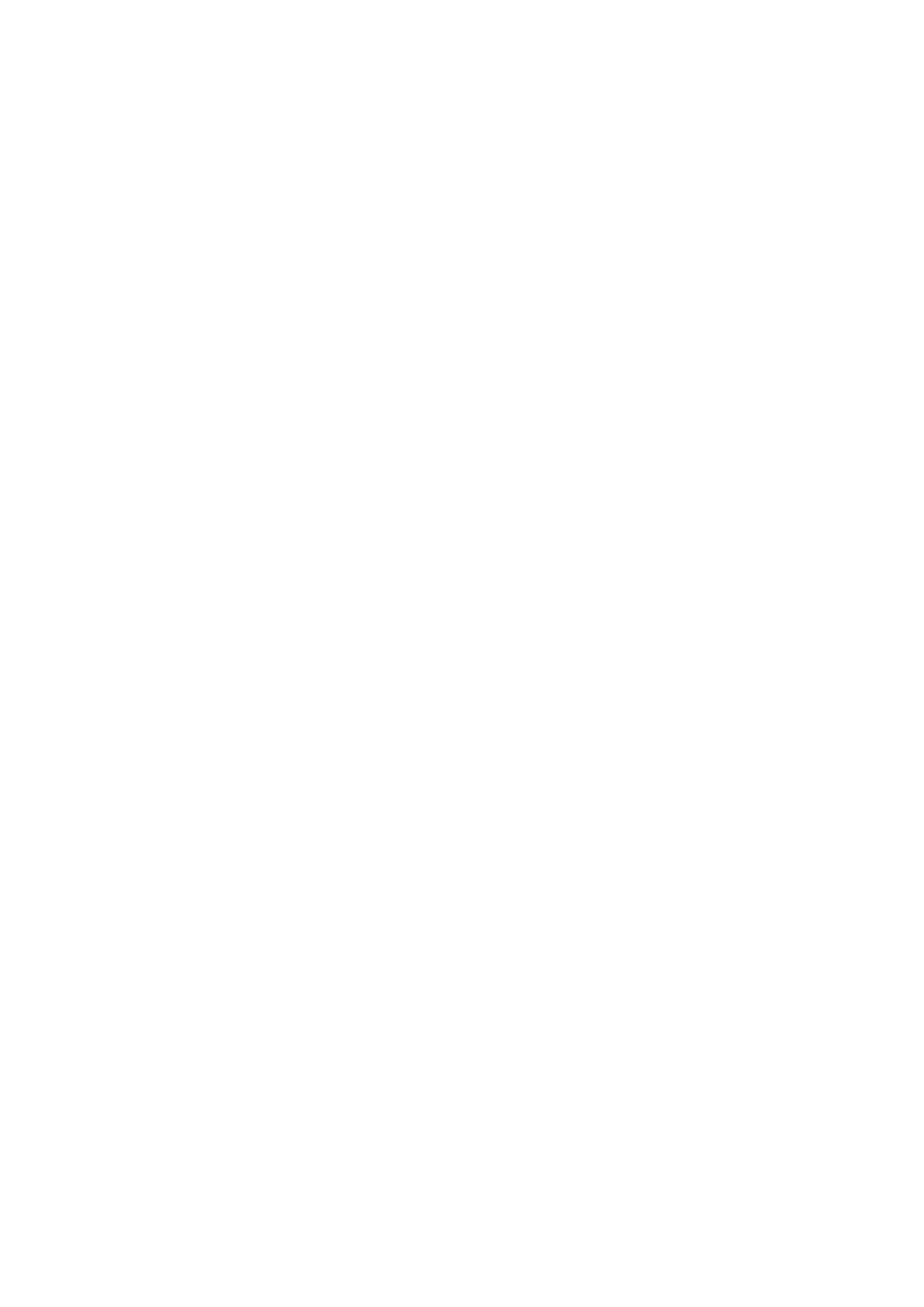### **Contents**

| 1 <sub>1</sub> |                                                                                        |                                                                          |  |  |  |
|----------------|----------------------------------------------------------------------------------------|--------------------------------------------------------------------------|--|--|--|
| 2 <sub>1</sub> |                                                                                        |                                                                          |  |  |  |
|                | About the Koala Conservation and Protection - Koala Health Grant Opportunity 7<br>2.1. |                                                                          |  |  |  |
| 3.             |                                                                                        |                                                                          |  |  |  |
|                | 3.1.                                                                                   |                                                                          |  |  |  |
|                | 3.2.                                                                                   |                                                                          |  |  |  |
| 4.             |                                                                                        |                                                                          |  |  |  |
|                | 4.1.                                                                                   |                                                                          |  |  |  |
|                | 4.2.                                                                                   |                                                                          |  |  |  |
|                |                                                                                        |                                                                          |  |  |  |
|                | 5.1.                                                                                   |                                                                          |  |  |  |
|                | 5.2.                                                                                   |                                                                          |  |  |  |
|                | 5.3.                                                                                   |                                                                          |  |  |  |
| 6.             |                                                                                        |                                                                          |  |  |  |
|                | 6.1.                                                                                   |                                                                          |  |  |  |
|                | 6.2.                                                                                   |                                                                          |  |  |  |
|                |                                                                                        |                                                                          |  |  |  |
|                | 7.1.                                                                                   |                                                                          |  |  |  |
|                | 7.2.                                                                                   |                                                                          |  |  |  |
|                | 7.3.                                                                                   |                                                                          |  |  |  |
|                |                                                                                        |                                                                          |  |  |  |
|                | 8.1.                                                                                   |                                                                          |  |  |  |
| 9.             |                                                                                        |                                                                          |  |  |  |
|                |                                                                                        |                                                                          |  |  |  |
|                | 10.1.                                                                                  |                                                                          |  |  |  |
|                | 10.2.                                                                                  | Project/Activity specific legislation, policies and industry standards15 |  |  |  |
|                | 10.3.                                                                                  |                                                                          |  |  |  |
|                | 10.4.                                                                                  |                                                                          |  |  |  |
|                |                                                                                        |                                                                          |  |  |  |
|                |                                                                                        |                                                                          |  |  |  |
|                | 12.1.                                                                                  |                                                                          |  |  |  |
|                | 12.2.                                                                                  |                                                                          |  |  |  |
|                |                                                                                        |                                                                          |  |  |  |
|                |                                                                                        |                                                                          |  |  |  |
|                |                                                                                        |                                                                          |  |  |  |
|                | 12.3.                                                                                  |                                                                          |  |  |  |
|                | 12.4.                                                                                  |                                                                          |  |  |  |
|                | 12.5.                                                                                  |                                                                          |  |  |  |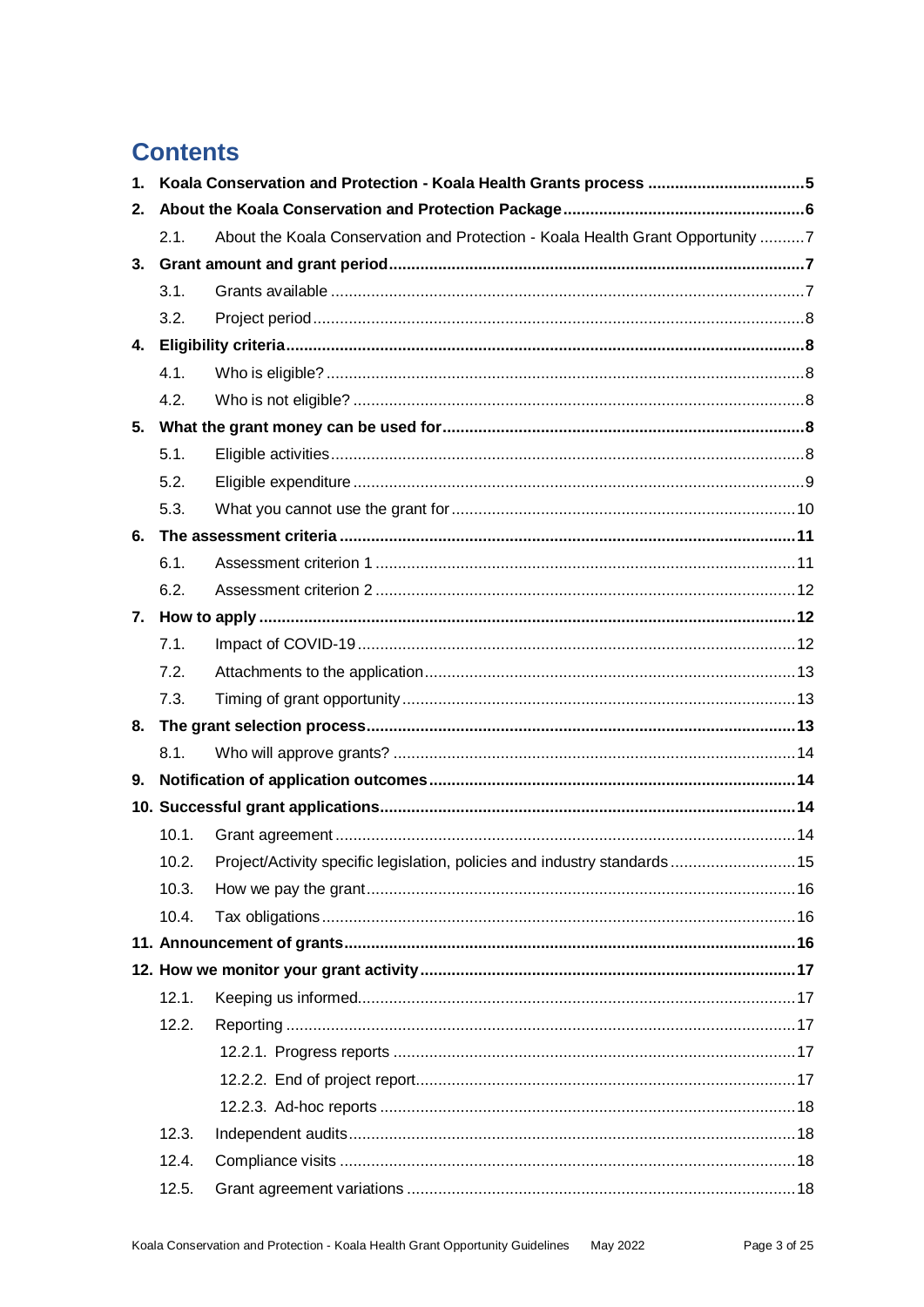| 13.1. |  |  |
|-------|--|--|
|       |  |  |
|       |  |  |
|       |  |  |
|       |  |  |
|       |  |  |
| 13.3. |  |  |
|       |  |  |
|       |  |  |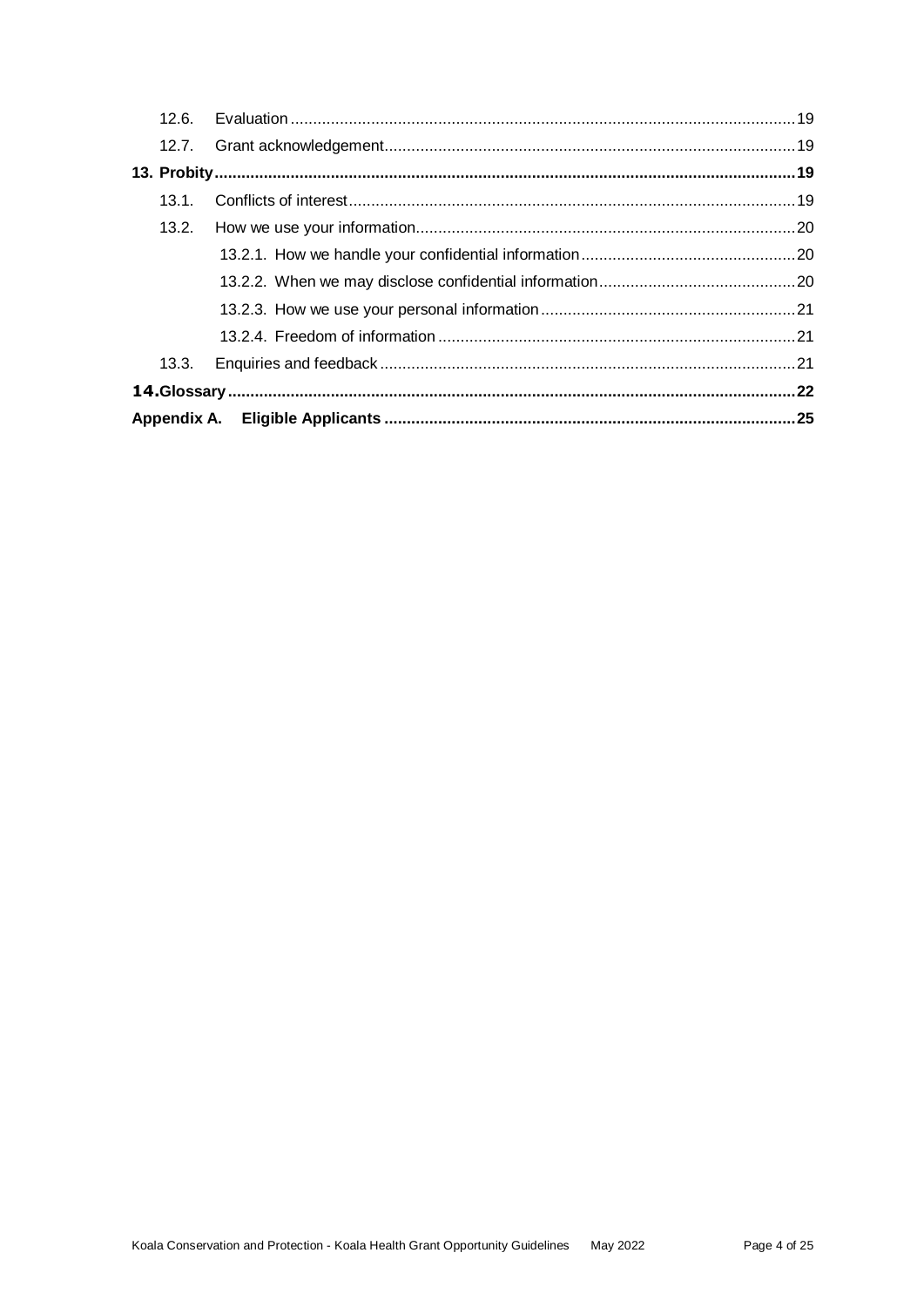### **1. Koala Conservation and Protection - Koala Health Grants process**

#### **The Koala Conservation and Protection - Koala Health Grants is designed to achieve Australian Government objectives**

This grant opportunity is part of the Koala Conservation and Protection Package which contributes to the Department of Agriculture, Water and Environment's Outcome 1. The Department of Agriculture, Water and the Environment works with stakeholders to plan and design the grant program according to the *[Commonwealth Grants Rules and Guidelines](https://www.finance.gov.au/government/commonwealth-grants/commonwealth-grants-rules-guidelines)*.

#### ♦ **The grant opportunity opens**

We publish the grant guidelines on **business.gov.au** and **GrantConnect**. J

#### **You complete and submit a grant application**

You complete the application form, addressing all the eligibility and assessment criteria in order for your application to be considered.

#### J **We assess all grant applications**

We review the applications against eligibility criteria and notify you if you are not eligible.

We assess eligible applications against the assessment criteria including an overall consideration of value with relevant money

#### ↓

#### **We make grant recommendations**

We provide advice to the decision maker on the merits of each application.

#### ♦

#### **Grant decisions are made**

The decision maker decides which applications are successful. J

#### **We notify you of the outcome**

We advise you of the outcome of your application. We may not notify unsuccessful applicants until grant agreements have been executed with successful applicants.

#### J **We enter into a grant agreement**

We will enter into a grant agreement with successful applicants. The type of grant agreement is based on the nature of the grant and proportional to the risks involved.

#### ↓

#### **Delivery of grant**

You undertake the grant activity as set out in your grant agreement. We manage the grant by working with you, monitoring your progress and making payments.

♦

#### **Evaluation of the Koala Conservation and Protection – Koala Health Grants**

The Department of Agriculture, Water and the Environment evaluates the specific grant activity and the Koala Conservation and Protection - Koala Health Grants as a whole. They base this on information you provide to us and that they collect from various sources.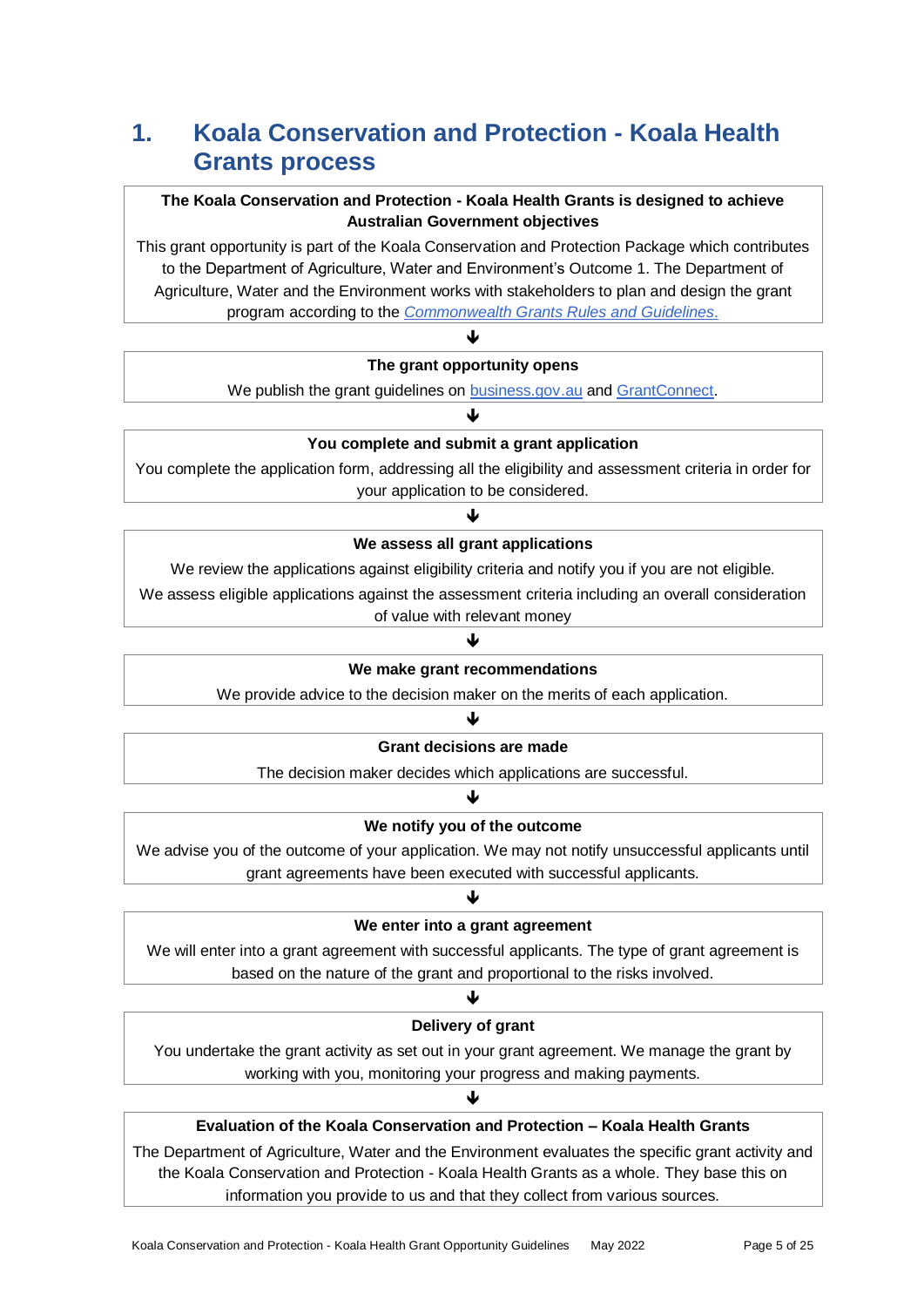### **2. About the Koala Conservation and Protection Package**

The Koala Conservation and Protection Package (Package) was announced on 29 January 2022 by the Prime Minister, the Hon Scott Morrison MP and the Minister for the Environment, the Hon Sussan Ley MP and provides \$50 million over four years from 2021-22 to 2024-25 to maintain and support the recovery and protection of the Koala.

The Package will support the restoration and protection of Koala habitats, extend and expand Koala monitoring and the improvement of Koala health and care in response to natural disasters such as bushfires and diseases such as Chlamydia. It includes:

- large and medium scale projects to support on-ground actions to support Koala habitat protection, restoration and threat mitigation
- small-scale community projects for habitat protection and restoration, threat mitigation and improving health outcomes
- **EXTERGHIST EXTENDING IN A LOCAL EXTENDING IN A LOCAL EXTENDING IN A LOCAL EXTENDING IN A LOCAL EXTENDING I**
- addressing Koala health challenges and improving health outcomes
- supporting training in Koala treatment and care.

This funding builds on the \$18 million Koala conservation package announced in 2020. This package delivered on-ground conservation actions, supported coordination and delivery of more effective health research and Koala veterinary activities, and the design and implementation of a National Koala Monitoring Program.

The Package aligns with the Australian Government's efforts to protect and restore Australia's threatened species and places through the Threatened Species Strategy 2021-2031 and the Strategy's first Action Plan 2021-2026. The Package also aligns with the National Recovery Plan for the Koala *Phascolarctos cinereus* combined populations of Queensland, New South Wales and the Australian Capital Territory, in effect under the *Environment Protection and Biodiversity Conservation Act 1999* (EPBC Act) from 8 April 2022.

The objective of the Package is to support efforts to improve the trajectory of the Koala combined populations of Queensland, New South Wales and the Australian Capital Territory (listed Koala, [see glossary\)](#page-21-0).

The intended outcomes of the Package are to:

- improve the extent, quality and connectivity of the nationally listed Koala's habitat and reduced local threats
- improve data and knowledge of Koala populations and health across their range
- increase understanding and management of disease and injury affecting Koala health and lift capability in on-ground care, treatment and triage of Koalas
- strengthen coordination of recovery efforts for the Koala and cross-sector engagement, collaboration and capability

There may be other grant opportunities as part of this Package and we will publish the opening and closing dates and any other relevant information o[n business.gov.au](https://business.gov.au/grants-and-programs/koala-conservation-and-protection-koala-health-grant-opportunity#key-documents) and [GrantConnect.](https://www.grants.gov.au/)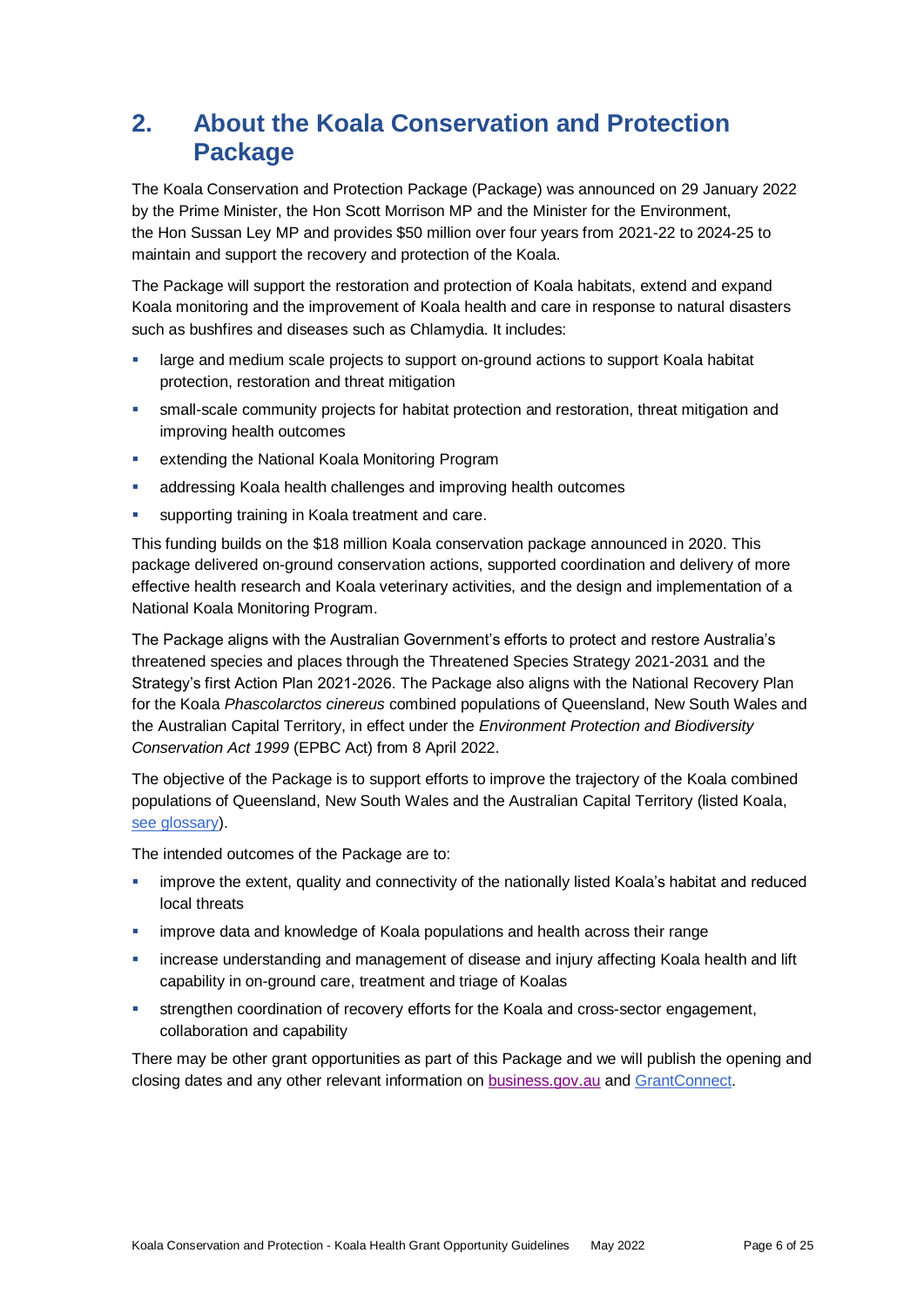We administer the program according to the *[Commonwealth Grants Rules and Guidelines](https://www.finance.gov.au/government/commonwealth-grants/commonwealth-grants-rules-guidelines)*  $(CGRGs)^1$  $(CGRGs)^1$ .

#### 2.1.About the Koala Conservation and Protection - Koala Health Grant **Opportunity**

The Koala Conservation and Protection - Koala Health Grants Opportunity (the program) will run over 3 years from 2022-23 to 2024-25. This program will invest up to \$2 million to address health challenges and improve health outcomes for the Koala.

The objective of this program is to:

 support efforts to improve the trajectory of the Koala through applied research activities and practical application of research outcomes to address Koala health challenges and improve health outcomes.

The intended outcomes of this program are to:

- improve data and knowledge of Koala populations and health across their range to support effective decision making and conservation action
- increase understanding and management of disease and injury affecting Koala health; and
- strengthen coordination of recovery efforts for the Koala and cross-sector engagement, collaboration and capability.

This document sets out:

- **the eligibility and assessment criterially**
- how we consider and assess grant applications
- how we notify applicants and enter into grant agreements with grantees
- how we monitor and evaluate grantees' performance
- responsibilities and expectations in relation to the grant opportunity.

The Department of Industry, Science, Energy and Resources (the department) is responsible for administering this program on behalf of the Department of Agriculture, Water and the Environment.

We have defined key terms used in these guidelines in the glossary at section [14.](#page-21-0)

You should read this document carefully before you fill out an application.

### **3. Grant amount and grant period**

The Australian Government has announced up to \$2 million over 3 years from 2022-23 to 2024-25 for the program.

#### 3.1.Grants available

l

Eligible organisations will be invited to apply for this grant opportunity. Organisations invited to apply are listed at Appendix A, with the corresponding maximum grant amounts available.

Co-contributions are strongly encouraged to amplify the impact of the program. This could include funding provided to initiatives and programs already announced that the program would build on.

Contributions to your project may be cash or in-kind, including volunteer contributions.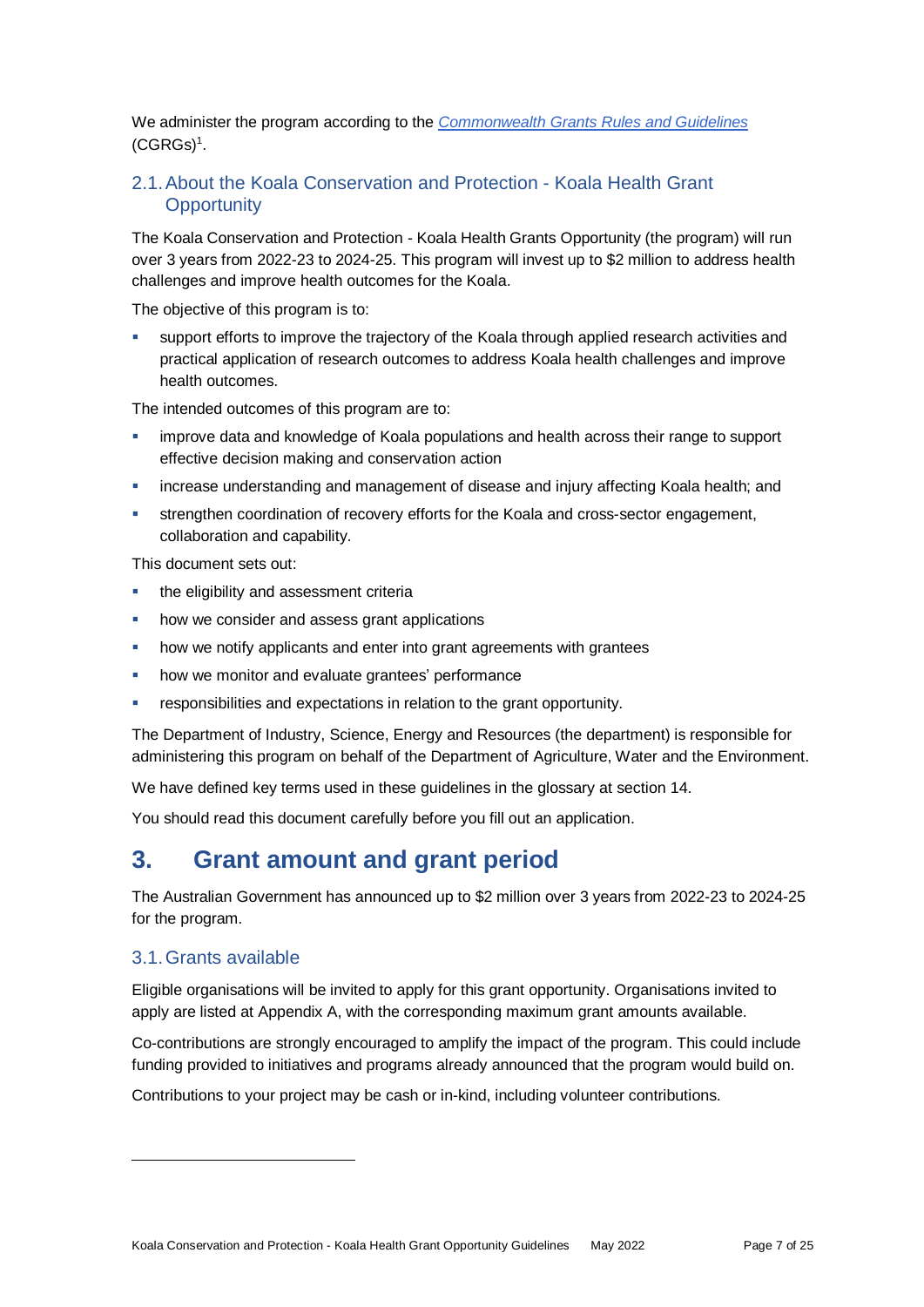Other funding can come from other sources including, State, Territory and local government grants.

We cannot fund your project if it receives funding from another Commonwealth government grant. You can apply for a grant for your project under more than one Commonwealth program, but if your application is successful, you must choose either the Koala Conservation and Protection - Koala Health grant or the other Commonwealth grant.

#### 3.2.Project period

You must complete your project by 30 April 2025.

### **4. Eligibility criteria**

We cannot consider your application if you do not satisfy all eligibility criteria.

#### 4.1.Who is eligible?

To be eligible you must:

- have an Australian Business Number (ABN)
- be an organisation invited to apply and listed in Appendix A.

We cannot waive the eligibility criteria under any circumstances.

#### 4.2.Who is not eligible?

You are not eligible to apply if you are:

- **an organisation not listed in Appendix A**
- an organisation, or your project partner is an organisation, included on the National Redress Scheme's website on the list of 'Institutions that have not joined or signified their intent to join the Scheme' [\(www.nationalredress.gov.au\)](http://www.nationalredress.gov.au/)
- an employer of 100 or more employees that has [not complied](https://www.wgea.gov.au/what-we-do/compliance-reporting/non-compliant-list) with the *Workplace Gender Equality Act (2012).*

### **5. What the grant money can be used for**

#### <span id="page-7-0"></span>5.1.Eligible activities

To be eligible your project must:

- be aimed at addressing the program objective and intended outcomes as outlined in section 2.1
- be consistent with the relevant project description provided in Appendix A
- include activities that will benefit the listed Koala combined populations of Queensland, New South Wales and the Australian Capital Territory (see listed Koala in the [glossary\)](#page-21-0)
- be aimed at improving Koala health outcomes through applied research activities and the practical application of research outcomes
- demonstrate collaboration and/or consultation with researchers and others working in the Koala and wildlife health sector.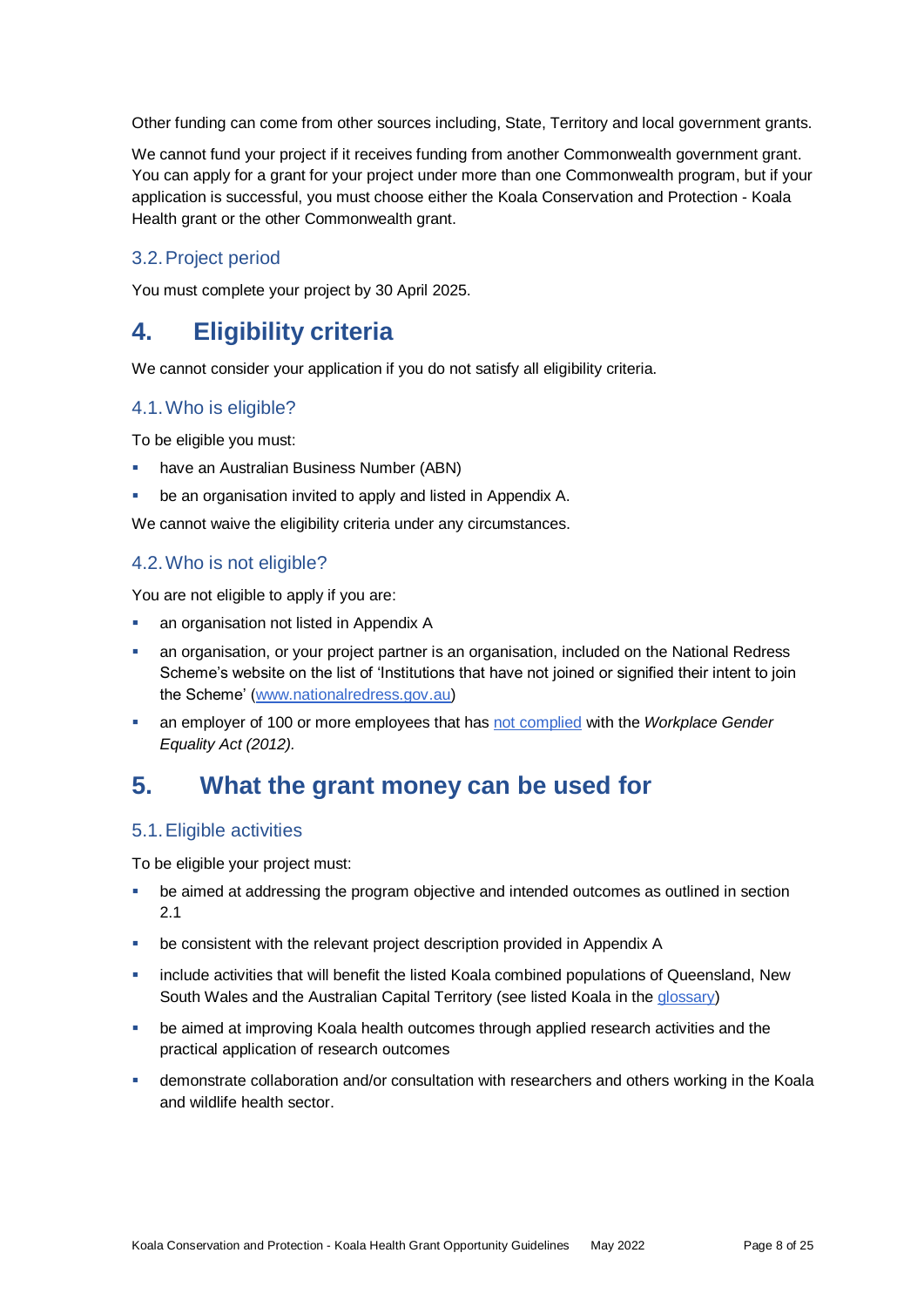Eligible activities may include:

- Koala health research projects that build on research initiatives delivered under the \$18 million Koala conservation package that could be nationally applied in practical settings to assist Koala management decisions and contribute to improved Koala health and conservation outcomes
- **Facilitate collaboration and consultation with other researchers and those working in the Koala** health and recovery sector
- develop and trial new disease treatments and vaccinations
- activity, including research activities, informed by emerging results and knowledge from the National Koala Disease Risk Assessment (soon to be published) such as:
	- existing and potential diseases that require intervention
	- effective mitigation strategies
	- research gaps
- activity, including research activities, emerging from work on Koala health and condition monitoring that is a component of the National Koala Monitoring Program.

We may also approve other activities.

#### <span id="page-8-0"></span>5.2.Eligible expenditure

You can only spend grant funds on eligible expenditure you have incurred on an agreed project as defined in your grant agreement.

Eligible expenditure items are:

- purchase (or hire) of equipment and supplies to support eligible project activities
- salaries and on-costs for personnel directly employed in delivering the project activities (this should be calculated on a pro-rata basis relative to their time commitment). This excludes project management or project co-ordination costs which are covered under administrative support below
- staff training that directly supports the achievement of project outcomes
- **EXECO in the contract expenditure being the cost of any agreed project activities that you contract to others** directly relating to the program objectives. All contractors must have a written contract prior to starting any project work
- engagement, communication, educational materials and promotional costs directly related to achieving project outcomes
- domestic travel to and from the on-ground activity location limited to the reasonable cost of accommodation and transportation required to conduct the agreed project activities
- venue hire
- administrative support and overheads additional to the normal day to day running costs of the organisation, including project management or project co-ordination (maximum 10 per cent of the grant)
- costs incurred in obtaining planning, environmental or other regulatory approvals during the project period
- contingency costs up to a maximum of 10 per cent of the eligible project costs. Note that we make payments based on actual costs incurred.

Other specific expenditures may be eligible as determined by the Program Delegate.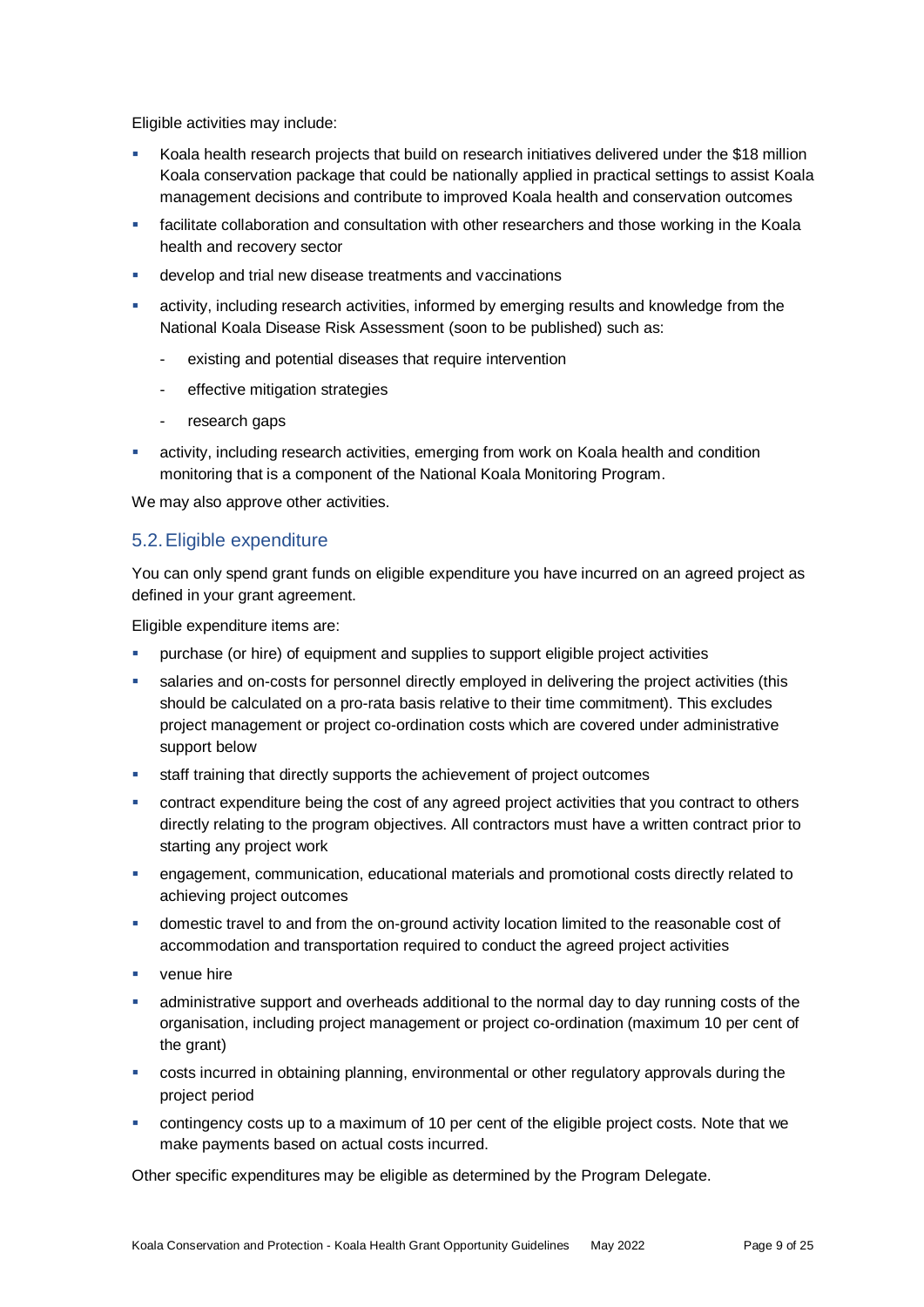We may update the guidance on eligible and ineligible expenditure from time to time. If your application is successful, the version in place when you submitted your application applies to your project.

If your application is successful, we may ask you to verify project costs that you provided in your application. You may need to provide evidence such as quotes for major costs.

Not all expenditure on your project may be eligible for grant funding. The Program Delegate (who is a manager within the department with responsibility for the program) makes the final decision on what is eligible expenditure and may give additional guidance on eligible expenditure if required.

To be eligible, expenditure must:

- be a direct cost of the project
- be incurred by you for required project audit activities.

You must incur the project expenditure between the project start and end date for it to be eligible unless stated otherwise.

You may elect to commence your project from the date we notify you that your application is successful. We are not responsible for any expenditure you incur until a grant agreement is executed. The Commonwealth will not be liable, and should not be held out as being liable, for any activities undertaken before the grant agreement is executed.

#### 5.3. What you cannot use the grant for

Expenditure items that are not eligible are:

- the provision of goods, services or support for activities not directly related to eligible grant activities
- costs for monitoring or modelling activities that are not part of an eligible project
- costs involved in the purchase or upgrade/hire of software (including user licences) and ICT hardware (unless it directly relates to the project)
- insurance costs (the participants must effect and maintain adequate insurance or similar coverage for any liability arising as a result of its participation in funded activities)
- costs for activities that are required to be carried out by law or by a private contractual obligation
- major capital expenditure, such as construction or capital works (excluding fencing) with a GST exclusive value of \$10,000 or more per item, unless identified in the application and approved
- the purchase of land or the purchase of other assets, being an item of tangible property purchases, leased, hired, financed, created or otherwise brought into existence either wholly or in part with the use of the grant and which has a GST exclusive value of \$10,000 or more per asset, unless identified in the application and approved
- the covering of retrospective costs
- any in-kind contributions
- costs incurred in the preparation of a grant application or related documentation
- administration costs and overheads related to the ongoing operations of an organisation, including costs such as rental, renovations and utilities
- activities likely to have a significant adverse impact on any matter of national environmental significance under the *Environment Protection and Biodiversity Conservation Act 1999*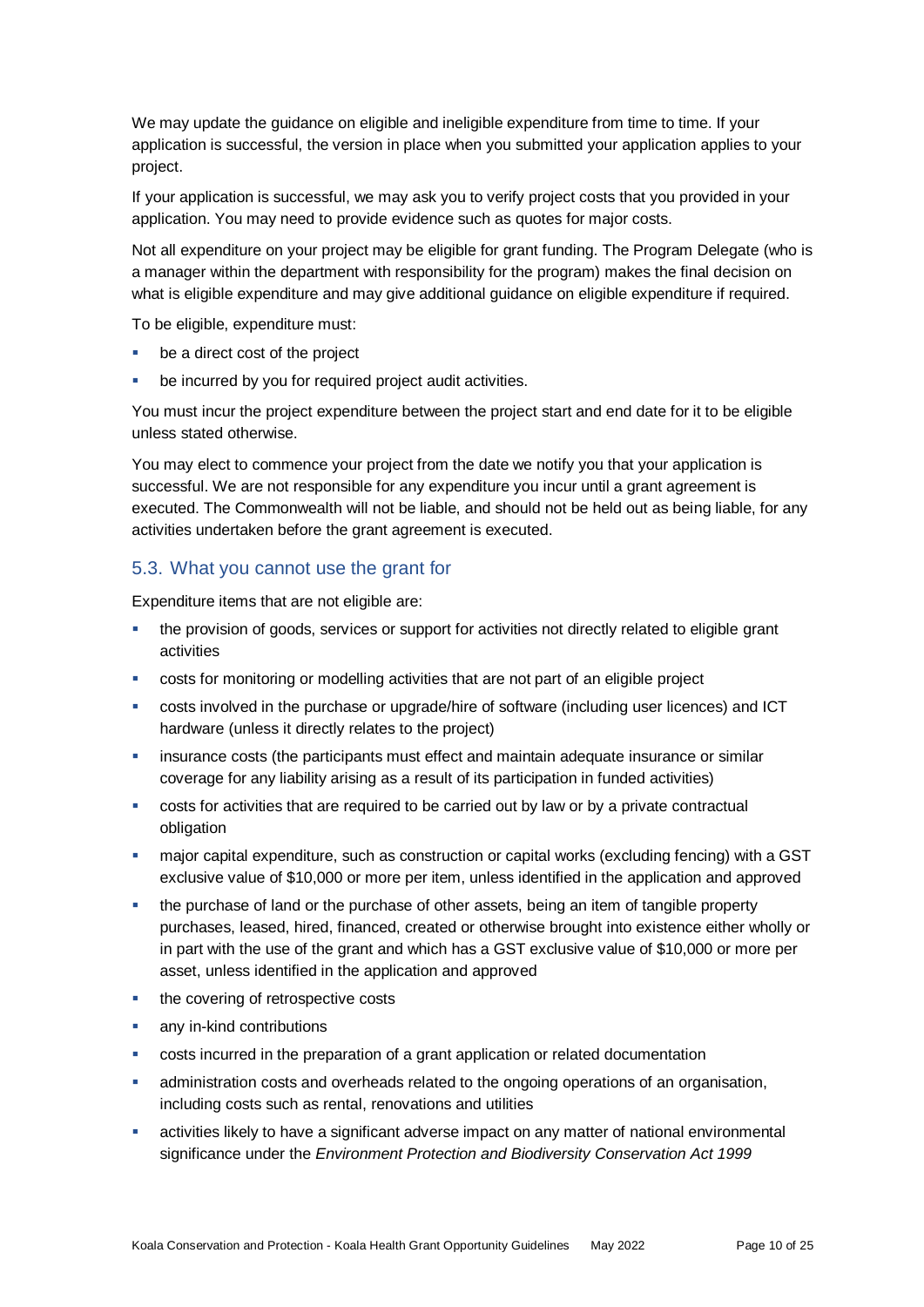- activities likely to have a significant adverse impact on Indigenous cultural heritage, or not supported by Registered Aboriginal Parties or the relevant Traditional Owner representative group, without approval through relevant State, Territory or Commonwealth legislation
- **-** lobbying activities and media campaigns that could be considered political in nature (whole or part)
- international travel, and business class domestic travel
- costs for activities outside of Australia unless identified in the application and approved.

This list is not exhaustive and applies only to the expenditure of the grant funds. Other costs may be ineligible where we decide that they do not directly support the achievement of the planned outcomes for the project or that they are contrary to the objective of the program.

You must ensure you have adequate funds to meet the costs of any ineligible expenditure associated with the project.

### **6. The assessment criteria**

You must address all assessment criteria in your application.

The application form asks questions that relate to the assessment criteria below. The amount of detail and supporting evidence you provide in your application should be relative to the project size, complexity and grant amount requested. You should provide evidence to support your answers. The application form displays size limits for answers.

We will only consider funding applications that score at least 50 per cent against each assessment criterion, as these represent best value for money.

#### 6.1.Assessment criterion 1

#### **How your project will improve health outcomes for the Koala through applied research activities and practical application of research outcomes (50 points)**

You should demonstrate this by describing your project and provide information that demonstrates:

- a. how your project will support activities that contribute to the program objective and intended program outcomes listed in section 2.1
- b. how the project addresses a significant problem for listed Koala health, conservation or population management
- c. the benefits provided by your project activities and how these benefits will be practically applied within the project. This could be demonstrated through:
	- an explanation of how knowledge and research outcomes will be applied to improve onground management of Koalas, and improve Koala health and conservation outcomes within the project
	- consideration of how the knowledge and outcomes from the project can link with or contribute to the National Koala Monitoring Program
	- how the project supports collaboration across the Koala health sector
- d. where you are expanding an existing research project and activities are complementary to work that is underway, demonstrate alignment by:
	- **filling a critical gap**
	- expanding or supplementing an existing activity, or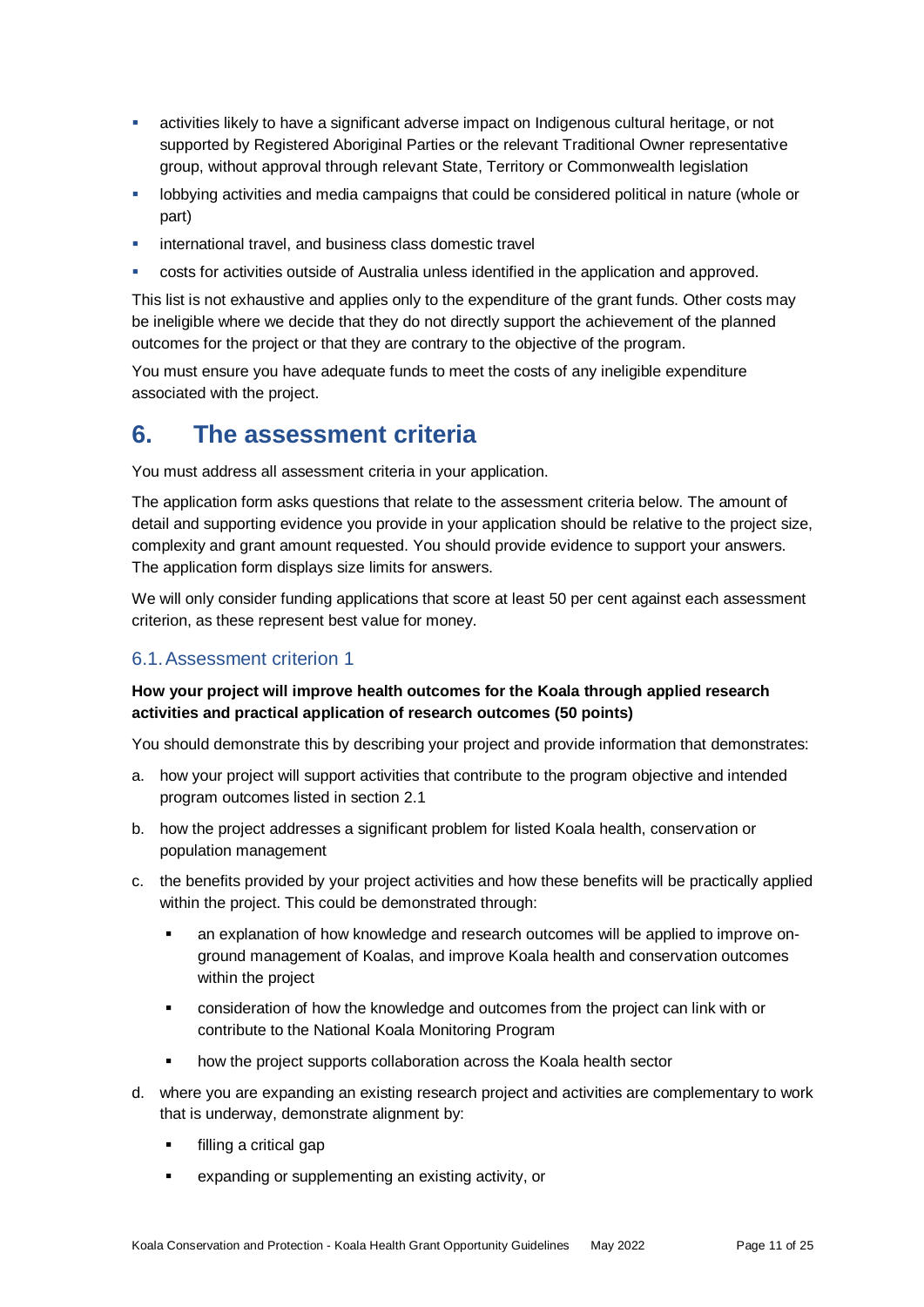extending the timeframe of an existing activity.

#### 6.2.Assessment criterion 2

#### **Capacity, capability and resources to deliver the project (50 points)**

You should demonstrate this by describing:

- a. your track record in delivering the same or similar projects and your access to personnel with the knowledge, skills and experience in delivering your project activities
- b. your plan to manage the project, including a sound budget, timelines, risk management and governance arrangements (you will be required to attach a project plan to your application with detail appropriate to the size of your project)
- c. your readiness to commence the project with appropriate insurance, relevant approvals in place or ability to have them in place prior to commencement and allowing for restrictions arising from COVID-19
- d. how you will monitor and measure the success of your project.

### **7. How to apply**

Before applying you should read and understand these guidelines, the sample [application form](https://business.gov.au/grants-and-programs/koala-conservation-and-protection-koala-health-grant-opportunity#key-documents) and the sampl[e grant agreement](https://business.gov.au/grants-and-programs/koala-conservation-and-protection-koala-health-grant-opportunity#key-documents) published on [business.gov.au](https://business.gov.au/grants-and-programs/koala-conservation-and-protection-koala-health-grant-opportunity#key-documents) and [GrantConnect.](https://www.grants.gov.au/)

You will need to create an account to access our online [portal.](https://portal.business.gov.au/) The portal allows you to apply for and manage a grant or service in a secure online environment.

To apply, you must:

- complete the online [application form](https://portal.business.gov.au/) vi[a business.gov.au](https://business.gov.au/grants-and-programs/koala-conservation-and-protection-koala-health-grant-opportunity#key-documents)
- provide all the information requested
- address all eligibility and assessment criteria
- include all necessary attachments

You should retain a copy of your application for your own records. You can view and print a copy of your submitted application on the portal for your own records.

You are responsible for making sure your application is complete and accurate. Giving false or misleading information is a serious offence under the *Criminal Code Act 1995* (Cth). If we consider that you have provided false or misleading information we may not progress your application. If you find an error in your application after submitting it, you should call us immediately on 13 28 46.

If we find an error or information that is missing, we may ask for clarification or additional information from you that will not change the nature of your application. However, we can refuse to accept any additional information from you that would change your submission after the application closing time.

#### 7.1.Impact of COVID-19

When preparing your application, you need to take into consideration the timeframes and any constraints that may impact the delivery and participation of your activities resulting from the impact of the COVID-19 pandemic. Projects need to be designed to ensure participants' safety and health.

If you need further guidance around the application process, or if you have any issues with the portal, [contact us](https://www.business.gov.au/contact-us) at [business.gov.au](https://business.gov.au/grants-and-programs/koala-conservation-and-protection-koala-health-grant-opportunity#key-documents) or by calling 13 28 46.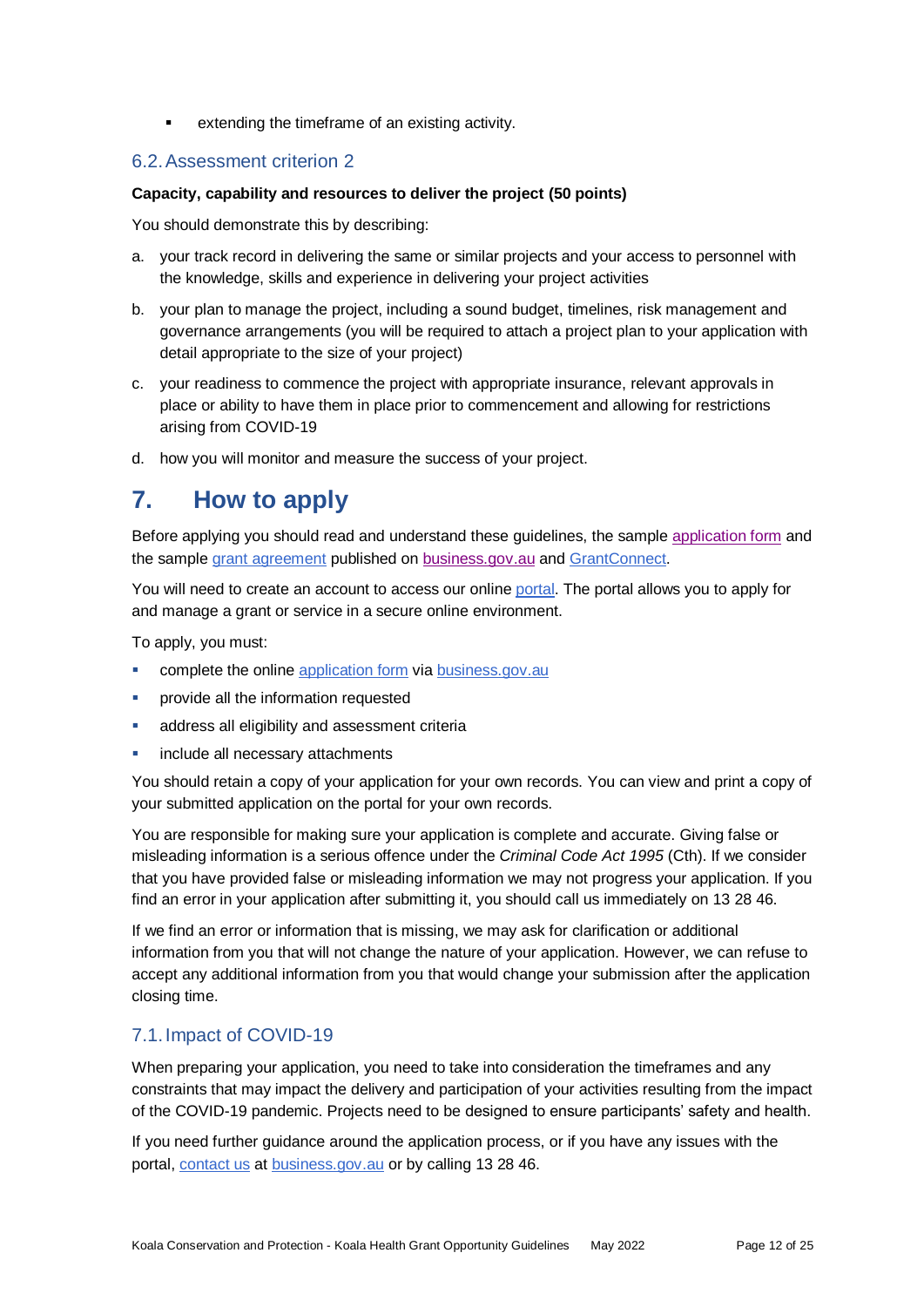#### 7.2.Attachments to the application

You must provide the following documents with your application:

- **project plan**
- project budget
- trust deed (where applicable).

You must attach supporting documentation in line with the instructions provided in the form. You should only attach requested documents. The total of all attachments cannot exceed 20MB.We will not consider information in attachments that we do not request.

#### 7.3.Timing of grant opportunity

You can only submit an application between the published opening and closing dates. We cannot accept late applications.

#### Table 1: Expected timing for this grant opportunity

| Activity                                   | <b>Timeframe</b>                                                                                                                                                                                                                                                                                                                                                         |  |
|--------------------------------------------|--------------------------------------------------------------------------------------------------------------------------------------------------------------------------------------------------------------------------------------------------------------------------------------------------------------------------------------------------------------------------|--|
| Assessment of submitted applications       | 4 weeks                                                                                                                                                                                                                                                                                                                                                                  |  |
| Approval of outcomes of selection process  | 3 weeks                                                                                                                                                                                                                                                                                                                                                                  |  |
| Negotiations and award of grant agreements | 1-4 weeks                                                                                                                                                                                                                                                                                                                                                                |  |
| Notification to unsuccessful applicants    | 2 weeks                                                                                                                                                                                                                                                                                                                                                                  |  |
| Earliest start date of project             | You may commence your project from the<br>date we notify you that your application<br>was successful. We are not responsible<br>for any expenditure you incur until a grant<br>agreement is executed. The<br>Commonwealth will not be liable, and<br>should not be held out as being liable, for<br>any activities undertaken before the grant<br>agreement is executed. |  |
| End date of grant commitment               | The end date specified in your grant<br>agreement.                                                                                                                                                                                                                                                                                                                       |  |

### **8. The grant selection process**

We review your application against the eligibility criteria. If eligible, we will then assess it against the assessment criteria. Only eligible applications will proceed to the assessment stage.

We consider your application on its merits, based on:

- how well it meets the criteria
- **•** whether it provides value with relevant money.

When assessing whether the application represents value with relevant money, we will have regard to:

- the overall objectives of the grant opportunity
- the evidence provided to demonstrate how your project contributes to meeting those objectives
- the relative value of the grant sought.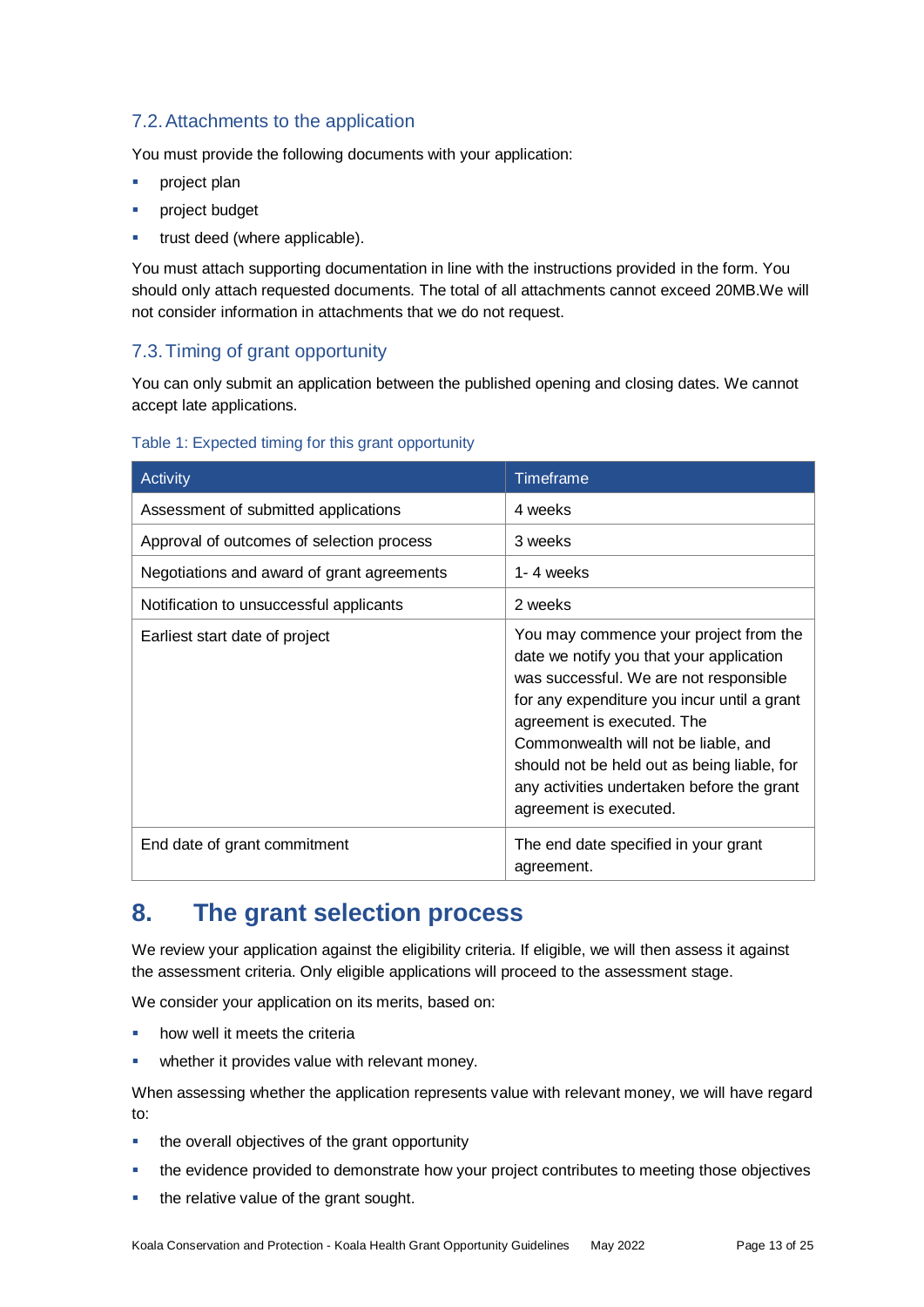We will establish a committee comprised of employees from the Department of Agriculture, Water and the Environment and the Department of Industry, Science, Energy and Resources to assess applications. The committee may also seek additional advice from independent technical experts.

The committee will assess your application against the assessment criteria and will recommend which projects to fund. The committee may also take into account other factors such as best available Koala health, disease and condition monitoring research and data at the time of assessment.

The committee will be required to perform their duties in accordance with the CGRGs.

The committee may seek additional information about you or your application. They may do this from within the Commonwealth, even if you do not nominate the sources as referees. The committee may also consider information about you or your application that is available as a result of the Due Diligence process or through the normal course of business.

If the selection process identifies unintentional errors in your application, we may contact you to correct or clarify the errors, but you cannot make any material alteration or addition.

#### 8.1.Who will approve grants?

The Minister for the Environment decides which grants to approve taking into account the recommendations of the committee and the availability of grant funds.

The Minister's decision is final in all matters, including:

- the grant approval
- the grant funding to be awarded
- any conditions attached to the offer of grant funding.

We cannot review decisions about the merits of your application.

The Minister will not approve funding if there are insufficient program funds available across relevant financial years for the program.

### **9. Notification of application outcomes**

We will advise you of the outcome of your application in writing. If you are successful, we advise you of any specific conditions attached to the grant.

If you are unsuccessful, we will give you an opportunity to discuss the outcome with us.

### **10. Successful grant applications**

#### 10.1. Grant agreement

You must enter into a legally binding grant agreement with the Commonwealth. The grant agreement has general terms and conditions that cannot be changed. A sample [grant agreement](https://business.gov.au/grants-and-programs/koala-conservation-and-protection-koala-health-grant-opportunity#key-documents) is available on [business.gov.au](https://business.gov.au/grants-and-programs/koala-conservation-and-protection-koala-health-grant-opportunity#key-documents) an[d GrantConnect.](https://www.grants.gov.au/)

We must execute a grant agreement with you before we can make any payments. Execute means both you and the Commonwealth have signed the agreement. We are not responsible for any expenditure you incur until a grant agreement is executed.

The approval of your grant may have specific conditions determined by the assessment process or other considerations made by the Minister. We will identify these in the offer of grant funding.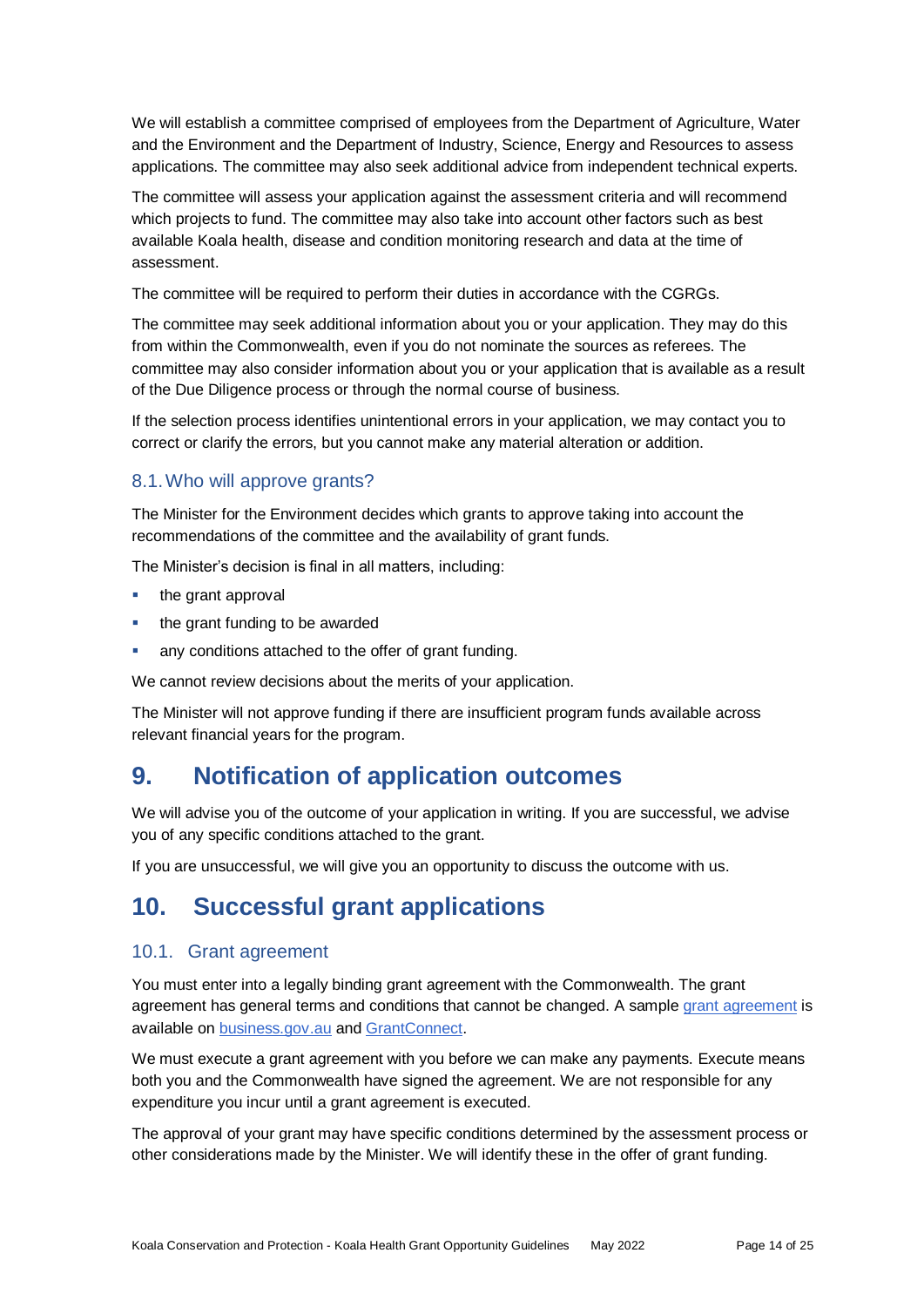If you enter an agreement under this program, you cannot receive other grants for the same activities from other Commonwealth, State or Territory granting programs.

The Commonwealth may recover grant funds if there is a breach of the grant agreement.

We will use a standard grant agreement for medium or larger projects where we consider your project to be more complex.

You will have 30 days from the date of a written offer to execute this grant agreement with the Commonwealth. During this time, we will work with you to finalise details.

The offer may lapse if both parties do not sign the grant agreement within this time. Under certain circumstances, we may extend this period. We base the approval of your grant on the information you provide in your application. We will review any required changes to these details to ensure they do not impact the project as approved by the Minister.

#### 10.2. Project/Activity specific legislation, policies and industry standards

You must comply with all relevant laws and regulations in undertaking your project. You must also comply with the specific legislation/policies/industry standards that follow. It is a condition of the grant funding that you meet these requirements. We will include these requirements in your grant agreement.

In particular, you will be required to comply with:

State/Territory legislation in relation to:

- working with children
- working with vulnerable people
- interstate movement of native plants and animals
- animal welfare

Commonwealth/State/Territory legislation in relation to:

- workplace health and safety
- animal care and protection, including prevention of cruelty to animals
- management of wildlife and listed threatened species
- quarantine, national parks and wildlife, biosecurity, and biodiversity conservation
- agricultural and veterinary chemicals use, including the AgVet Codes
- biosecurity, to prevent the spread of pests and diseases
- native vegetation and environment protection
- **Indigenous heritage and relics**
- management of forests and waterways.

Whilst you are required to be compliant with all relevant laws and regulations, you must comply with the following requirements:

- requirements relating to state/territory regulated activities, such as take from the wild
- hold relevant permits or be otherwise accredited with, or authorised by, the relevant state or territory government(s) to undertake the proposed activities in those jurisdictions
- **Figure 1** relevant codes of practice, standards and guidelines, and threatened species conservation programs (where applicable)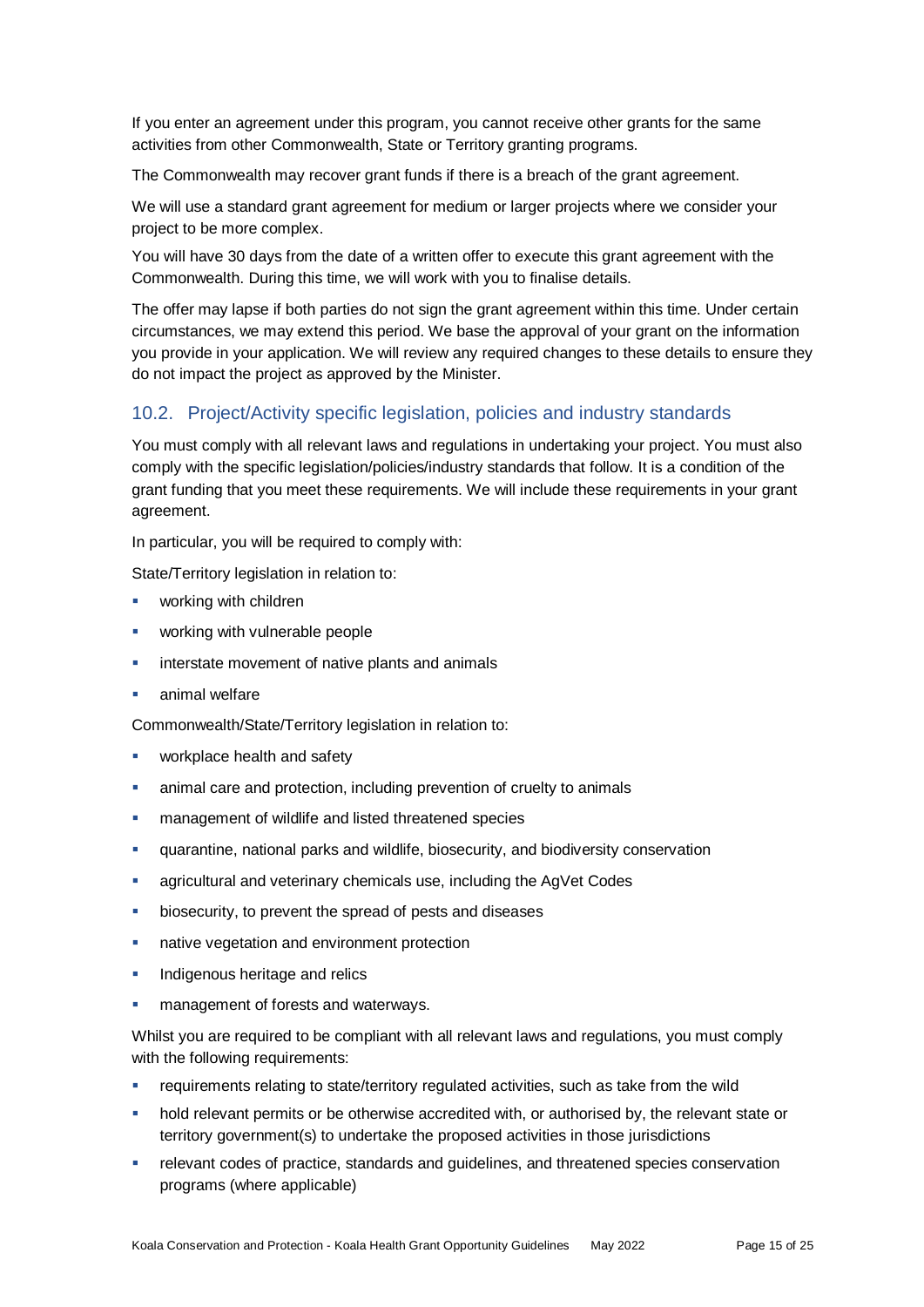you and other people engaged in the grant activity must not trespass on property in the course of undertaking your grant activity nor endorse, sanction, or give comfort to acts of trespass or unauthorised access to private property.

You must also comply with any government measures and requirements in relation to COVID-19 (Coronavirus).

If the grant activity is proposing to directly affect Indigenous places, values or communities, the applicant must have the consent of the Traditional Owners.

#### 10.3. How we pay the grant

The grant agreement will state the:

- maximum grant amount we will pay
- proportion of eligible expenditure covered by the grant (grant percentage)
- any in-kind contributions you will make
- any financial contribution provided by you or a third party.

We will not exceed the maximum grant amount under any circumstances. If you incur extra costs, you must meet them yourself.

We will make payments according to an agreed schedule set out in the grant agreement. Payments are subject to satisfactory progress on the project.

#### 10.4. Tax obligations

If you are registered for the Goods and Services Tax (GST), where applicable we will add GST to your grant payment and provide you with a recipient created tax invoice. You are required to notify us if your GST registration status changes during the project period. GST does not apply to grant payments to government related entities<sup>2</sup>.

Grants are assessable income for taxation purposes, unless exempted by a taxation law. We recommend you seek independent professional advice on your taxation obligations or seek assistance from the [Australian Taxation Office.](https://www.ato.gov.au/) We do not provide advice on tax.

### **11. Announcement of grants**

We will publish non-sensitive details of successful projects on [GrantConnect.](https://www.grants.gov.au/) We are required to do this by the *[Commonwealth Grants Rules and Guidelines](https://www.finance.gov.au/government/commonwealth-grants/commonwealth-grants-rules-guidelines)* unless otherwise prohibited by law. We may also publish this information on **business.gov.au.** This information may include:

- **name of your organisation**
- title of the project
- description of the project and its aims
- amount of grant funding awarded
- Australian Business Number
- business location

l

your organisation's industry sector.

<sup>2</sup> See Australian Taxation Office ruling GSTR 2012/2 available at ato.gov.au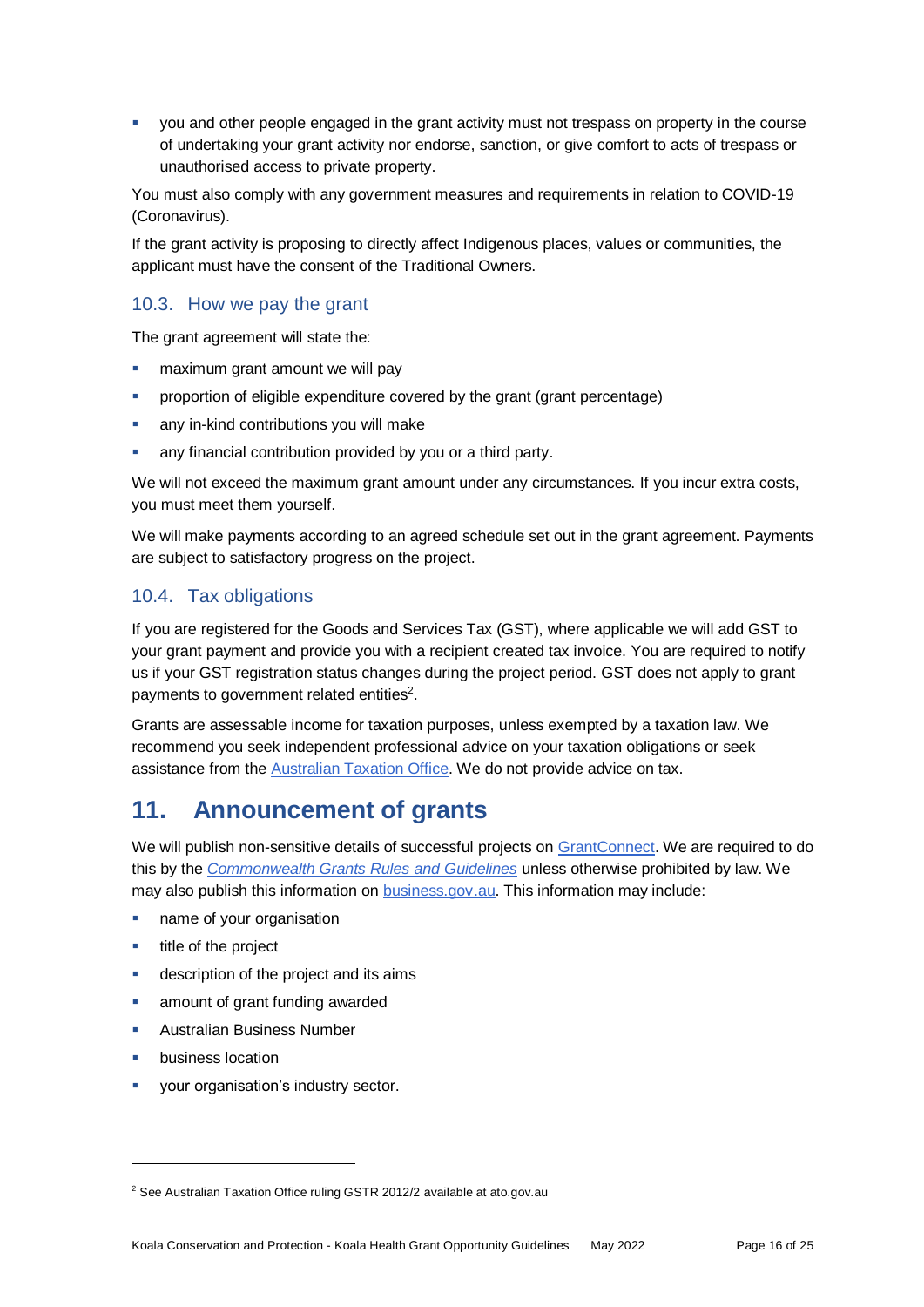### **12. How we monitor your grant activity**

#### 12.1. Keeping us informed

You should let us know if anything is likely to affect your project or organisation.

We need to know of any key changes to your organisation or its business activities, particularly if they affect your ability to complete your project, carry on business and pay debts due.

You must also inform us of any changes to your:

- name
- addresses
- nominated contact details
- bank account details.

If you become aware of a breach of terms and conditions under the grant agreement you must contact us immediately.

You must notify us of events relating to your project and provide an opportunity for the Minister or their representative to attend.

#### 12.2. Reporting

You must submit reports in line with the [grant agreement.](file://///prod.protected.ind/User/user03/LLau2/insert%20link%20here) We will provide the requirements for these reports as appendices in the grant agreement. We will remind you of your reporting obligations before a report is due. We will expect you to report on:

- progress against agreed project milestones
- project expenditure, including expenditure of grant funds
- contributions of participants directly related to the project.

The amount of detail you provide in your reports should be relative to the project size, complexity and grant amount.

We will monitor the progress of your project by assessing reports you submit and may conduct site visits to confirm details of your reports if necessary. Occasionally we may need to re-examine claims, seek further information or request an independent audit of claims and payments.

#### 12.2.1. Progress reports

Progress reports must:

- include details of your progress towards completion of agreed project activities
- show the total eligible expenditure incurred to date
- include evidence of expenditure
- be submitted by the report due date (you can submit reports ahead of time if you have completed relevant project activities).

We will only make grant payments when we receive satisfactory progress reports.

You must discuss any project or milestone reporting delays with us as soon as you become aware of them.

#### 12.2.2. End of project report

When you complete the project, you must submit an end of project report.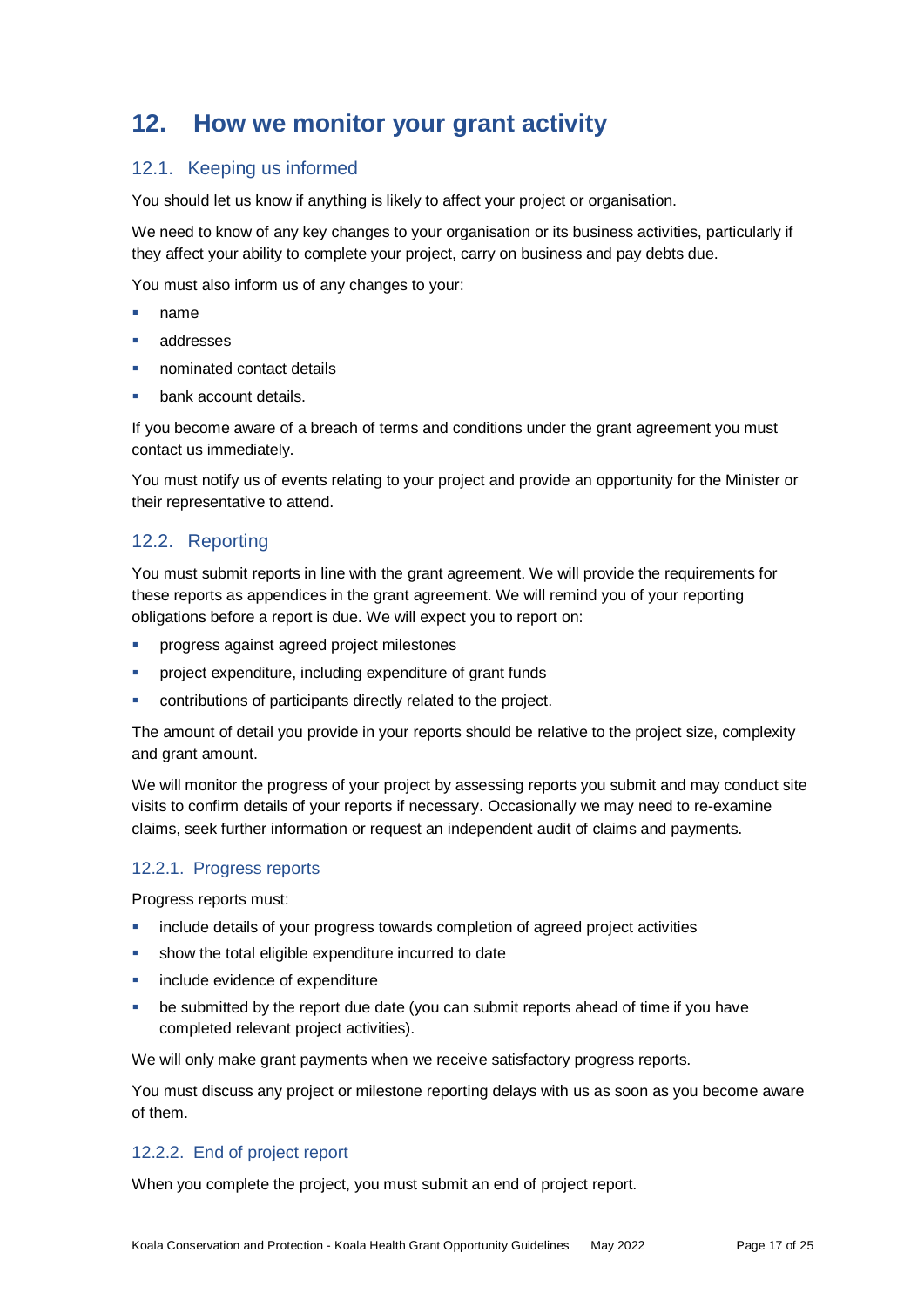End of project reports must:

- include the agreed evidence as specified in the grant agreement
- identify the total eligible expenditure incurred for the project
- **EXED** include a declaration that the grant money was spent in accordance with the grant agreement and to report on any underspends of the grant money
- **be submitted by the report due date.**

#### 12.2.3. Ad-hoc reports

We may ask you for ad-hoc reports on your project. This may be to provide an update on progress, or any significant delays or difficulties in completing the project.

#### 12.3. Independent audits

We may ask you to provide an independent audit report. An audit report will verify that you spent the grant in accordance with the grant agreement. The audit report requires you to prepare a statement of grant income and expenditure. The report template is available on [business.gov.au](file:///C:/Users/ccooper/AppData/Local/Microsoft/Windows/INetCache/Content.Outlook/E5PXWP28/business.gov.au) and [GrantConnect.](https://www.grants.gov.au/)

#### 12.4. Compliance visits

We may visit you during the project period to review your compliance with the grant agreement. We may also inspect the records you are required to keep under the grant agreement. We will provide you with reasonable notice of any compliance visit.

#### 12.5. Grant agreement variations

We recognise that unexpected events may affect project progress. In these circumstances, you can request a variation to your grant agreement, including:

- changing project milestones
- extending the timeframe for completing the project but within the maximum time period allowed in program guidelines
- changing project activities

The program does not allow for:

an increase of grant funds

If you want to propose changes to the grant agreement, you must put them in writing before the project end date. We can provide you with a variation request template.

If a delay in the project causes milestone achievement and payment dates to move to a different financial year, you will need a variation to the grant agreement. We can only move funds between financial years if there is enough program funding in the relevant year to allow for the revised payment schedule. If we cannot move the funds, you may lose some grant funding.

You should not assume that a variation request will be successful. We will consider your request based on factors such as:

- how it affects the project outcome
- consistency with the program policy objective, grant opportunity guidelines and any relevant policies of the department
- changes to the timing of grant payments
- availability of program funds.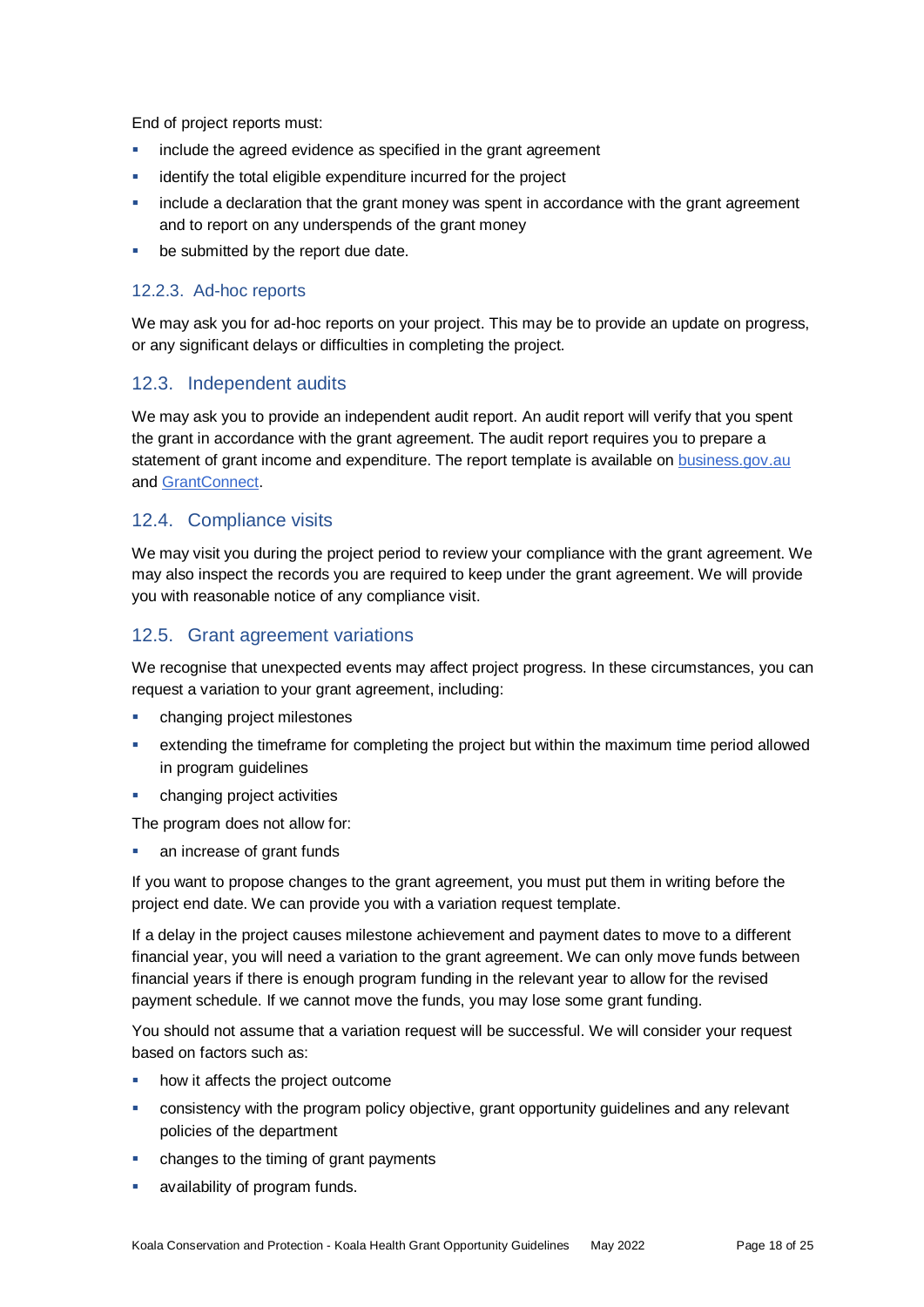#### 12.6. Evaluation

The Department of Agriculture, Water and the Environment will evaluate the grant program to measure how well the outcomes and objectives have been achieved. We may use information from your application and project reports for this purpose. We may also interview you, or ask you for more information to help us understand how the grant impacted you and to evaluate how effective the program was in achieving its outcomes.

We may contact you up to two years after you finish your project for more information to assist with this evaluation.

#### 12.7. Grant acknowledgement

If you make a public statement about a project funded under the program, including in a brochure or publication, you must acknowledge the grant by using the following:

'This project received grant funding from the Australian Government's \$50 million Koala Conservation and Protection Package.'

You must include the Australian Government logo in all promotional materials, publications and websites. Do not modify the logo's colour, shape, form, font or design in any way. Do not place it over an image or heavily textured background or as a tint of a colour. You cannot use the logo to give the impression that the Australian Government has published a product or endorsed another organisation.

If you promote your project on social media, where character limits allow please use the following handles and hashtags:

- Twitter @TSCommissioner, @envirogov
- Facebook @TSCommissioner, @awegov (Australian Department of Agriculture, Water and the Environment)
- Instagram @tscommissioner, @awegov

If you erect signage in relation to the project, the signage must contain an acknowledgement of the grant.

### **13. Probity**

We will make sure that the grant opportunity process is fair, according to the published guidelines, incorporates appropriate safeguards against fraud, unlawful activities and other inappropriate conduct and is consistent with the CGRGs.

#### 13.1. Conflicts of interest

Any conflicts of interest could affect the performance of the grant opportunity or program. There may be a [conflict of interest,](http://www.apsc.gov.au/publications-and-media/current-publications/aps-values-and-code-of-conduct-in-practice/conflict-of-interest) or perceived conflict of interest, if our staff, any member of a committee or advisor and/or you or any of your personnel:

- has a professional, commercial or personal relationship with a party who is able to influence the application selection process, such as an Australian Government officer or member of an external panel
- has a relationship with or interest in, an organisation, which is likely to interfere with or restrict the applicants from carrying out the proposed activities fairly and independently or
- **•** has a relationship with, or interest in, an organisation from which they will receive personal gain because the organisation receives a grant under the grant program/ grant opportunity.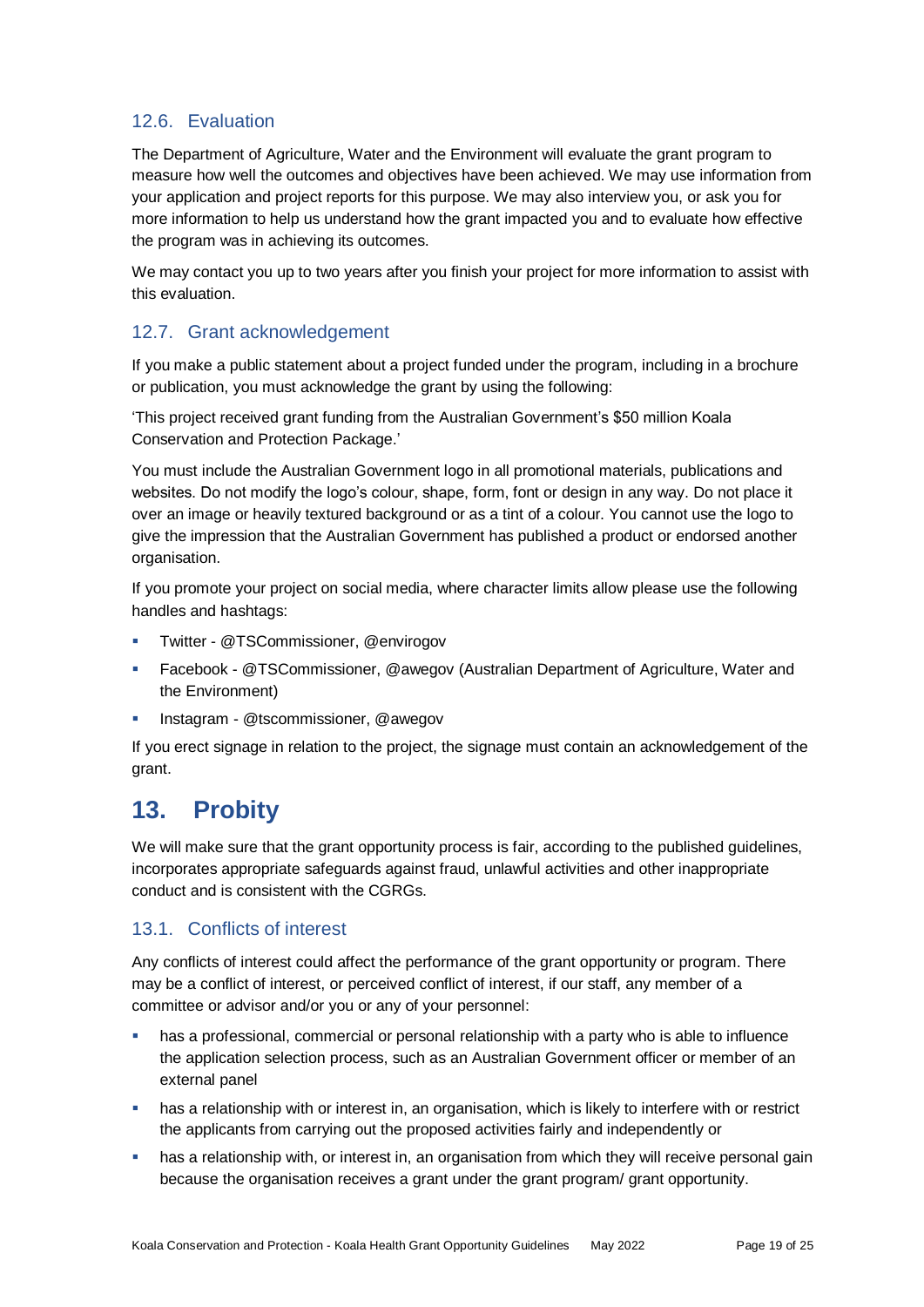As part of your application, we will ask you to declare any perceived or existing conflicts of interests or confirm that, to the best of your knowledge, there is no conflict of interest.

If you later identify an actual, apparent, or perceived conflict of interest, you must inform us in writing immediately.

Conflicts of interest for Australian Government staff are handled as set out in the Australian [Public](https://www.legislation.gov.au/Details/C2019C00057)  [Service Code of Conduct \(Section 13\(7\)\)](https://www.legislation.gov.au/Details/C2019C00057)<sup>3</sup> of the *Public Service Act 1999* (Cth). Committee members and other officials including the decision maker must also declare any conflicts of interest.

We publish our [conflict of interest policy](https://www.industry.gov.au/sites/g/files/net3906/f/July%202018/document/pdf/conflict-of-interest-and-insider-trading-policy.pdf)<sup>4</sup> on the department's website. The Commonwealth policy entity also publishes a conflict of interest policy on its website.

#### 13.2. How we use your information

Unless the information you provide to us is:

- confidential information as per [13.2.1,](#page-19-0) or
- personal information as per [13.2.3,](#page-20-0)

we may share the information with other government agencies for a relevant Commonwealth purpose such as:

- to improve the effective administration, monitoring and evaluation of Australian Government programs
- for research
- to announce the awarding of grants.

#### <span id="page-19-0"></span>13.2.1. How we handle your confidential information

We will treat the information you give us as sensitive and therefore confidential if it meets all of the following conditions:

- you clearly identify the information as confidential and explain why we should treat it as confidential
- the information is commercially sensitive
- disclosing the information would cause unreasonable harm to you or someone else
- you provide the information with an understanding that it will stay confidential.

#### 13.2.2. When we may disclose confidential information

We may disclose confidential information:

- to our Commonwealth employees and contractors, to help us manage the program effectively
- to the Auditor-General, Ombudsman or Privacy Commissioner
- to the responsible Minister or Assistant Minister
- to a House or a Committee of the Australian Parliament.

We may also disclose confidential information if:

l

<sup>4</sup> [https://www.industry.gov.au/sites/default/files/July%202018/document/pdf/conflict-of-interest-and-insider-trading](https://www.industry.gov.au/sites/default/files/July%202018/document/pdf/conflict-of-interest-and-insider-trading-policy.pdf?acsf_files_redirect)[policy.pdf?acsf\\_files\\_redirect](https://www.industry.gov.au/sites/default/files/July%202018/document/pdf/conflict-of-interest-and-insider-trading-policy.pdf?acsf_files_redirect)

<sup>3</sup> https://www.legislation.gov.au/Details/C2019C00057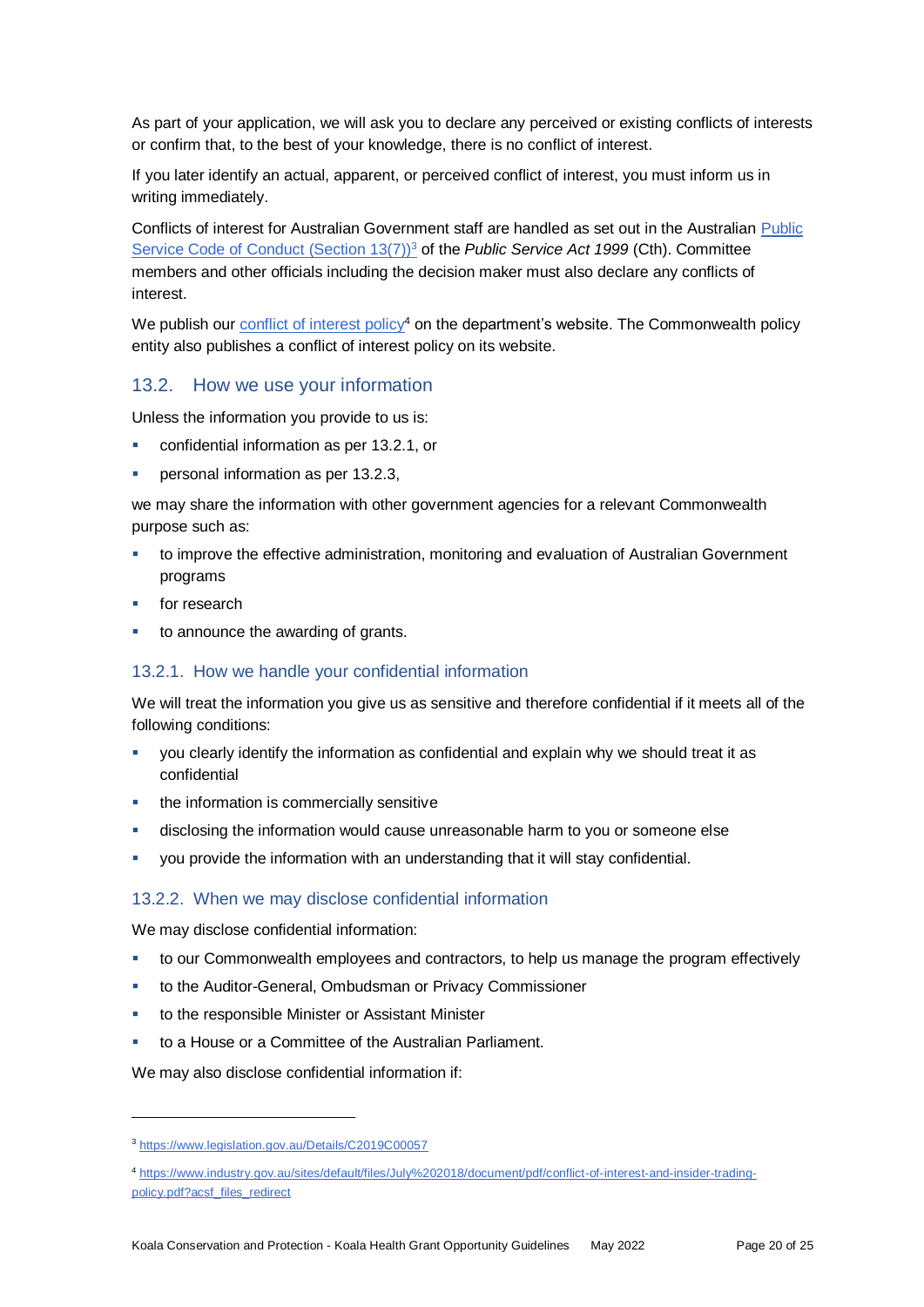- we are required or authorised by law to disclose it
- you agree to the information being disclosed, or
- someone other than us has made the confidential information public.

#### <span id="page-20-0"></span>13.2.3. How we use your personal information

We must treat your personal information according to the Australian Privacy Principles (APPs) and the *Privacy Act 1988* (Cth). This includes letting you know:

- what personal information we collect
- why we collect your personal information
- to whom we give your personal information.

We may give the personal information we collect from you to our employees and contractors, the committee, and other Commonwealth employees and contractors, so we can:

- **manage the program**
- research, assess, monitor and analyse our programs and activities.

We, or the Minister, may:

- announce the names of successful applicants to the public
- publish personal information on the department's websites.

You may read our [Privacy Policy](https://www.industry.gov.au/data-and-publications/privacy-policy)<sup>5</sup> on the department's website for more information on:

- what is personal information
- how we collect, use, disclose and store your personal information
- how you can access and correct your personal information.

#### 13.2.4. Freedom of information

All documents in the possession of the Australian Government, including those about the program, are subject to the *Freedom of Information Act 1982* (Cth) (FOI Act)*.*

The purpose of the FOI Act is to give members of the public rights of access to information held by the Australian Government and its entities. Under the FOI Act, members of the public can seek access to documents held by the Australian Government. This right of access is limited only by the exceptions and exemptions necessary to protect essential public interests and private and business affairs of persons in respect of whom the information relates.

If someone requests a document under the FOI Act, we will release it (though we may need to consult with you and/or other parties first) unless it meets one of the exemptions set out in the FOI Act.

#### 13.3. Enquiries and feedback

l

For further information or clarification, you can contact us on 13 28 46 or by [web chat](https://www.business.gov.au/contact-us) or through our [online enquiry form](http://www.business.gov.au/contact-us/Pages/default.aspx) on [business.gov.au.](https://business.gov.au/grants-and-programs/koala-conservation-and-protection-koala-health-grant-opportunity#key-documents)

We may publish answers to your questions on our website as Frequently Asked Questions.

<sup>5</sup> <https://www.industry.gov.au/data-and-publications/privacy-policy>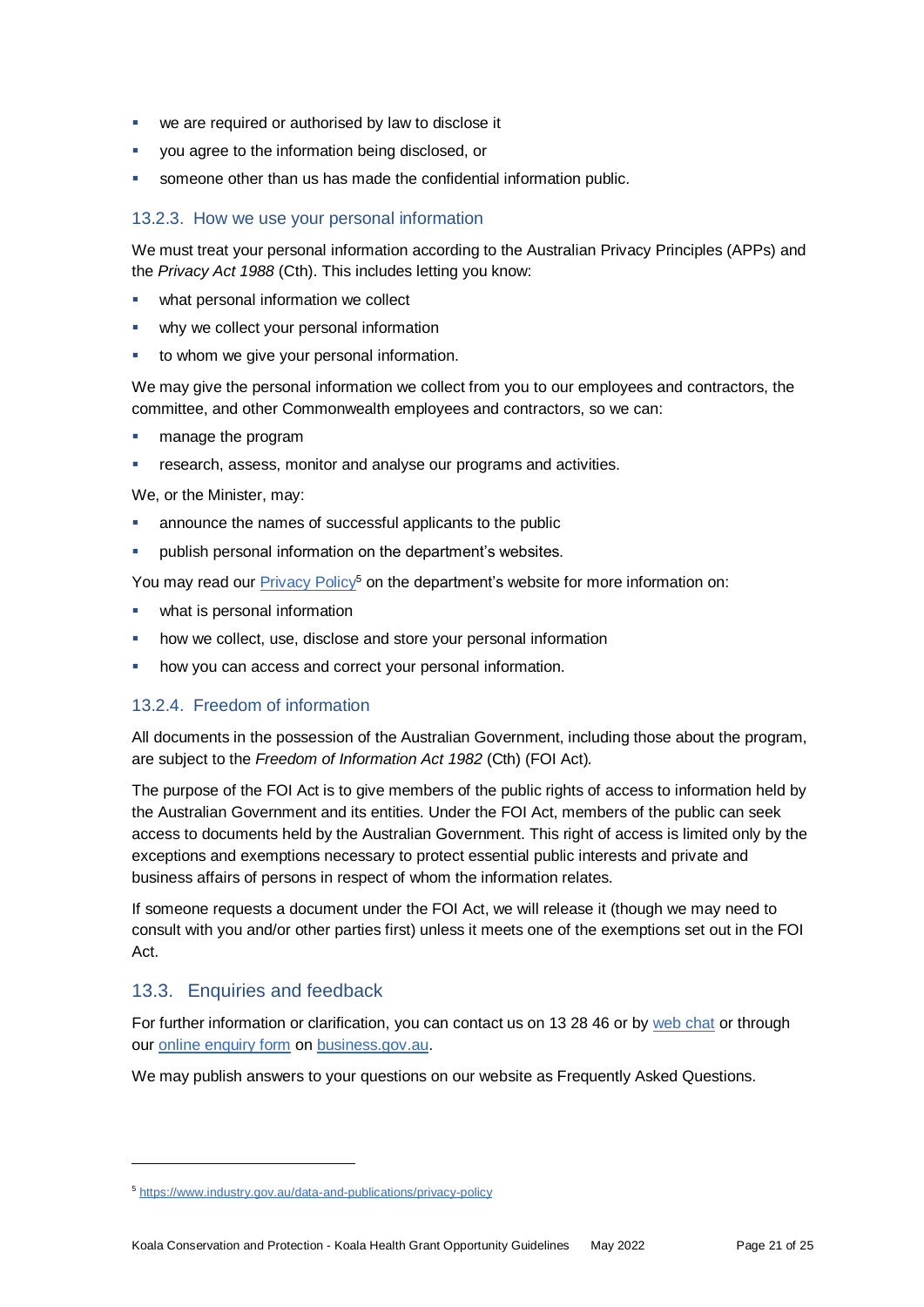Our [Customer Service Charter](https://www.business.gov.au/about/customer-service-charter) is available at **business.gov.au**. We use customer satisfaction surveys to improve our business operations and service.

If you have a complaint, call us on 13 28 46. We will refer your complaint to the appropriate manager.

If you are not satisfied with the way we handle your complaint, you can contact:

Chief Finance Officer Department of Industry, Science, Energy and Resources GPO Box 2013 CANBERRA ACT 2601

You can also contact the [Commonwealth Ombudsman](http://www.ombudsman.gov.au/)<sup>6</sup> with your complaint (call 1300 362 072). There is no fee for making a complaint, and the Ombudsman may conduct an independent investigation.

| <b>Term</b>                  | <b>Definition</b>                                                                                                                                                                                                                                                         |  |  |
|------------------------------|---------------------------------------------------------------------------------------------------------------------------------------------------------------------------------------------------------------------------------------------------------------------------|--|--|
| Application form             | The document issued by the Program Delegate that<br>applicants use to apply for funding under the program.                                                                                                                                                                |  |  |
| Department                   | The Department of Industry, Science, Energy and<br>Resources.                                                                                                                                                                                                             |  |  |
| Conservation advice          | The Conservation Advice for Phascolarctos cinereus<br>(Koala) combined populations of Queensland, New South<br>Wales and the Australian Capital Territory, in effect under<br>the Environment Protection and Biodiversity Conservation<br>Act 1999 from 12 February 2022. |  |  |
| Eligible activities          | The activities undertaken by a grantee in relation to a<br>project that are eligible for funding support as set out in 5.1.                                                                                                                                               |  |  |
| Eligible application         | An application or proposal for grant funding under the<br>program that the Program Delegate has determined is<br>eligible for assessment in accordance with these guidelines.                                                                                             |  |  |
| Eligible expenditure         | The expenditure incurred by a grantee on a project and<br>which is eligible for funding support as set out in 5.2.                                                                                                                                                        |  |  |
| Grant agreement              | A legally binding contract between the Commonwealth and<br>a grantee for the grant funding.                                                                                                                                                                               |  |  |
| Grant funding or grant funds | The funding made available by the Commonwealth to<br>grantees under the program.                                                                                                                                                                                          |  |  |
| <b>GrantConnect</b>          | The Australian Government's whole-of-government grants<br>information system, which centralises the publication and<br>reporting of Commonwealth grants in accordance with the<br>CGRGs.                                                                                  |  |  |

### <span id="page-21-0"></span>**14. Glossary**

l

<sup>6</sup> <http://www.ombudsman.gov.au/>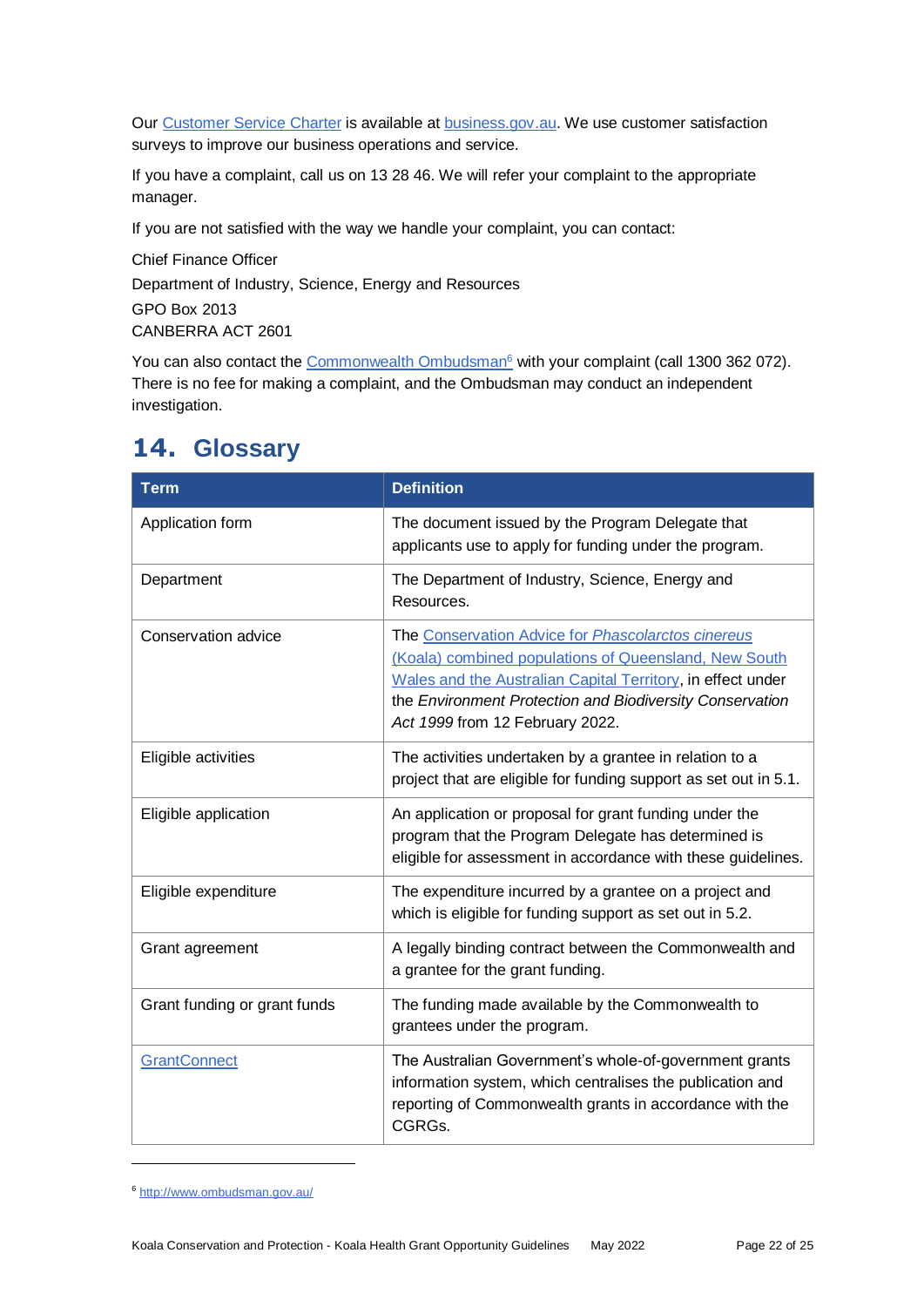| <b>Definition</b><br><b>Term</b>    |                                                                                                                                                                                                                                                                                                                                                                                |  |
|-------------------------------------|--------------------------------------------------------------------------------------------------------------------------------------------------------------------------------------------------------------------------------------------------------------------------------------------------------------------------------------------------------------------------------|--|
| Grantee                             | The recipient of grant funding under a grant agreement.                                                                                                                                                                                                                                                                                                                        |  |
| Guidelines                          | Guidelines that the Minister gives to the department to<br>provide the framework for the administration of the program,<br>as in force from time to time.                                                                                                                                                                                                                      |  |
| <b>Listed Koala</b>                 | The legal entity covered by this program, being<br>Phascolarctos cinereus (combined populations of<br>Queensland, New South Wales and the Australian Capital<br>Territory) which is listed as Endangered under the EPBC<br>Act. This entity is considered to be a "species" for the<br>purposes of the EPBC Act. See also see Species (legal<br>definition), in this glossary. |  |
| Minister                            | The Commonwealth Minister for the Environment.                                                                                                                                                                                                                                                                                                                                 |  |
| Personal information                | Has the same meaning as in the Privacy Act 1988 (Cth)<br>which is:                                                                                                                                                                                                                                                                                                             |  |
|                                     | Information or an opinion about an identified individual, or<br>an individual who is reasonably identifiable:                                                                                                                                                                                                                                                                  |  |
|                                     | whether the information or opinion is true or not; and<br>а.<br>whether the information or opinion is recorded in a<br>b.<br>material form or not.                                                                                                                                                                                                                             |  |
| Personal information                | Has the same meaning as in the Privacy Act 1988 (Cth)<br>which is:                                                                                                                                                                                                                                                                                                             |  |
|                                     | Information or an opinion about an identified individual, or<br>an individual who is reasonably identifiable:                                                                                                                                                                                                                                                                  |  |
|                                     | a. whether the information or opinion is true or not; and<br>whether the information or opinion is recorded in a<br>b.<br>material form or not.                                                                                                                                                                                                                                |  |
| The Committee                       | The body comprised of employees from the Department of<br>Agriculture, Water and the Environment and the Department<br>of Industry, Science, Energy and Resources to consider and<br>assess eligible applications and make recommendations to<br>the Minister for funding under the program.                                                                                   |  |
| Program                             | The Koala Conservation and Protection - Koala Health<br>Grants opportunity announced on 29 January 2022,<br>providing up to \$2 million in grants to support efforts to<br>improve the trajectory of the Koala through applied research<br>activities and practical application of research outcomes.                                                                          |  |
| Program Delegate                    | A manager within the department with responsibility for the<br>program.                                                                                                                                                                                                                                                                                                        |  |
| Program funding or Program<br>funds | The funding made available by the Commonwealth for the<br>program.                                                                                                                                                                                                                                                                                                             |  |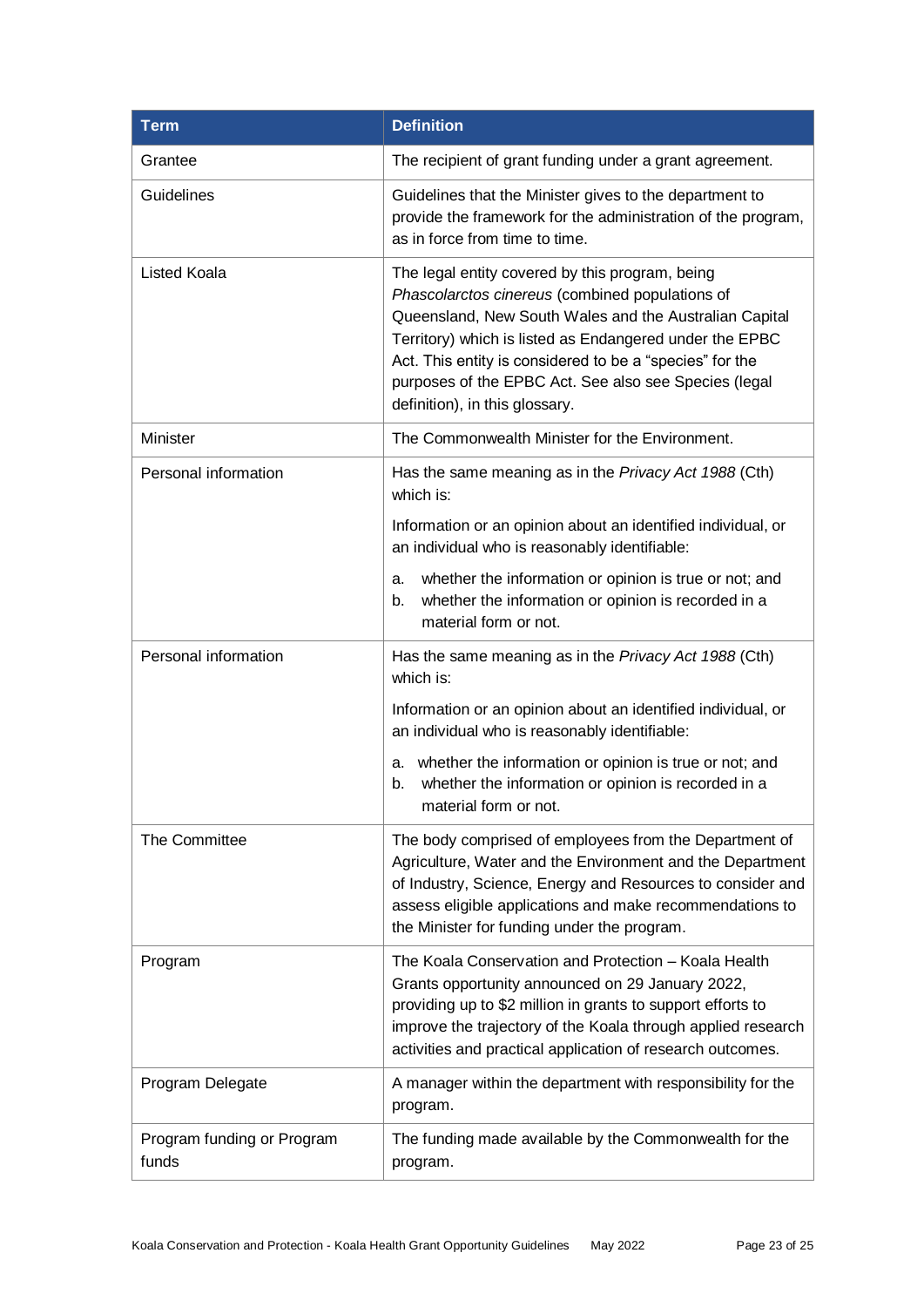| <b>Term</b>                                                     | <b>Definition</b>                                                                                                                                                                                                                                                                                                                                                                                                                                                         |  |  |
|-----------------------------------------------------------------|---------------------------------------------------------------------------------------------------------------------------------------------------------------------------------------------------------------------------------------------------------------------------------------------------------------------------------------------------------------------------------------------------------------------------------------------------------------------------|--|--|
| Project                                                         | A project described in an application for grant funding under<br>the program.                                                                                                                                                                                                                                                                                                                                                                                             |  |  |
| The National Recovery Plan for<br>the Koala                     | The National Recovery Plan for the Koala Phascolarctos<br>cinereus (combined populations of Queensland, New South<br>Wales and the Australian Capital Territory) in effect under<br>the Environment Protection and Biodiversity Conservation<br>Act 1999 from 8 April 2022.                                                                                                                                                                                               |  |  |
| Species (legal definition)                                      | Following the EPBC Act (s528) a species is a group of<br>biological entities that (a) interbreed to produce fertile<br>offspring; or (b) possess common characteristics derived<br>from a common gene pool; and includes (c) a sub-species.                                                                                                                                                                                                                               |  |  |
|                                                                 | Under section 517 of the EPBC Act, the Minister for the<br>Environment may determine that a distinct population of<br>biological entities is a species for the purposes of the Act.<br>On 27 April 2012, the Phascolarctos cinereus (combined<br>populations of Queensland, New South Wales and the<br>Australian Capital Territory) was determination under this<br>provision to be a species. In this program, the legal entity is<br>referred to as the 'listed Koala' |  |  |
| <b>Threatened Species Strategy</b><br>2021-2031 and Action Plan | Policy document - Australian Government's forward plan to<br>improve the outlook of Australia's plants, animals and<br>ecological communities over the next ten years.                                                                                                                                                                                                                                                                                                    |  |  |